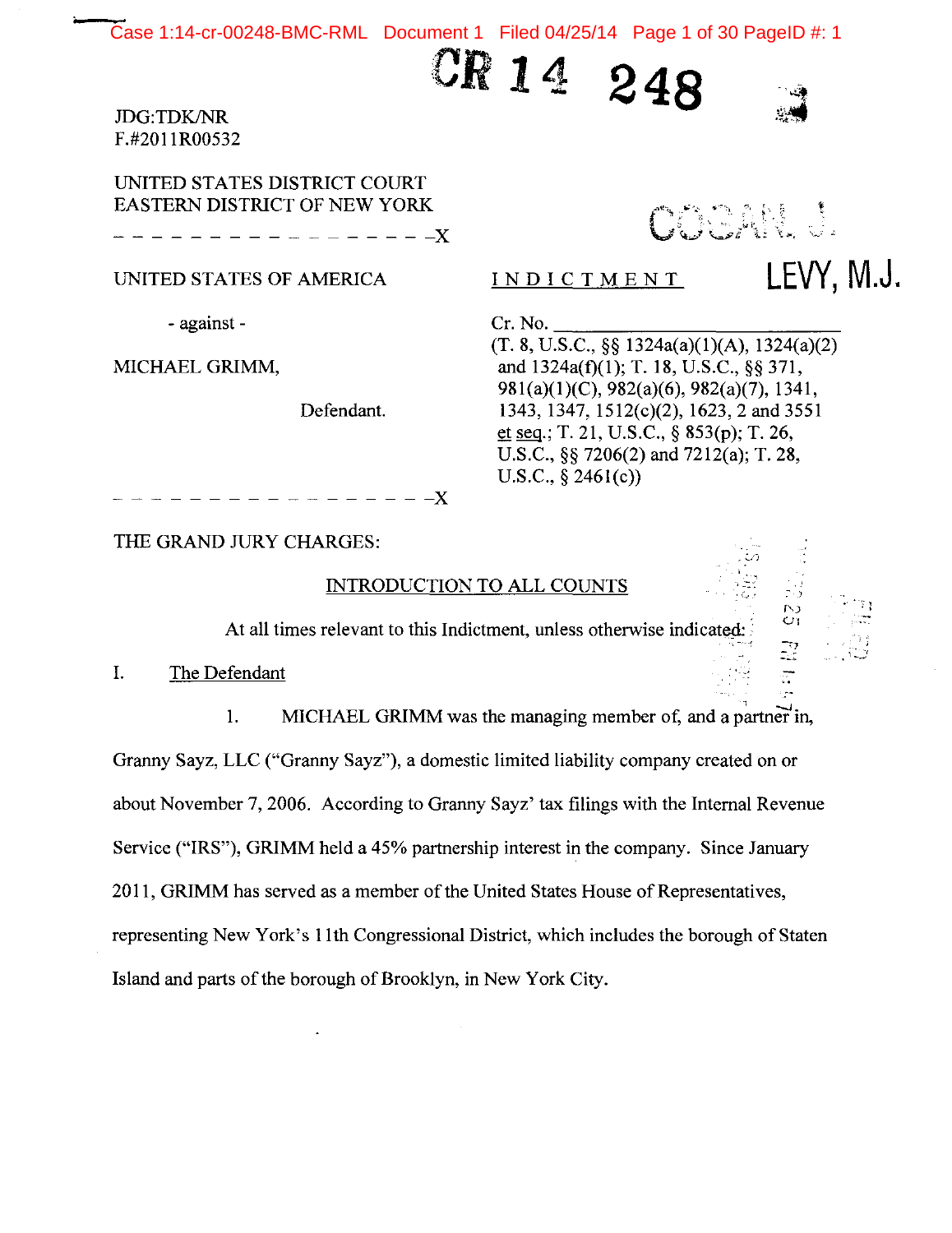## II. Healthalicious

\

2. In numerous filings with New York State, GRIMM stated that Granny Sayz did business as "Healthalicious." Healthalicious was a restaurant located at 1594 Second Avenue in New York, New York, that served fast food and employed cooks, cashiers, and delivery persons, among other personnel. From 2007 through 2010, GRIMM oversaw the day-to-day operations of Healthalicious, which included the reporting and distribution of the restaurant's payroll. Specifically, GRIMM set the employees' rates of pay, reported their pay-rates and hours worked to Healthalicious' payroll processing companies, and distributed wages to employees. When GRIMM was not present at the restaurant to perform these tasks himself, he delegated those responsibilities to managers under his supervision and control.

# III. GRIMM's Schemes to Under-Report Payroll and Gross Sales, and Defeat Federal and State Taxes

3. During the period in which GRIMM oversaw Healthalicious' day-today operations, in order to increase the profitability of the restaurant, he engaged in schemes to fraudulently under-report the wages he paid his workers – many of whom did not have legal status in the United States – and fraudulently under-report the true amount of money the restaurant earned to both federal and New York State tax and insurance authorities.

4. Specifically, GRIMM paid a significant portion of Healthalicious' employees' wages in cash and did not report those cash wages to federal and state authorities, thereby lowering the restaurant's payroll tax costs. GRIMM also under-reported the true amount of Healthalicious' payroll to the New York State Insurance Fund ("NYSIF"),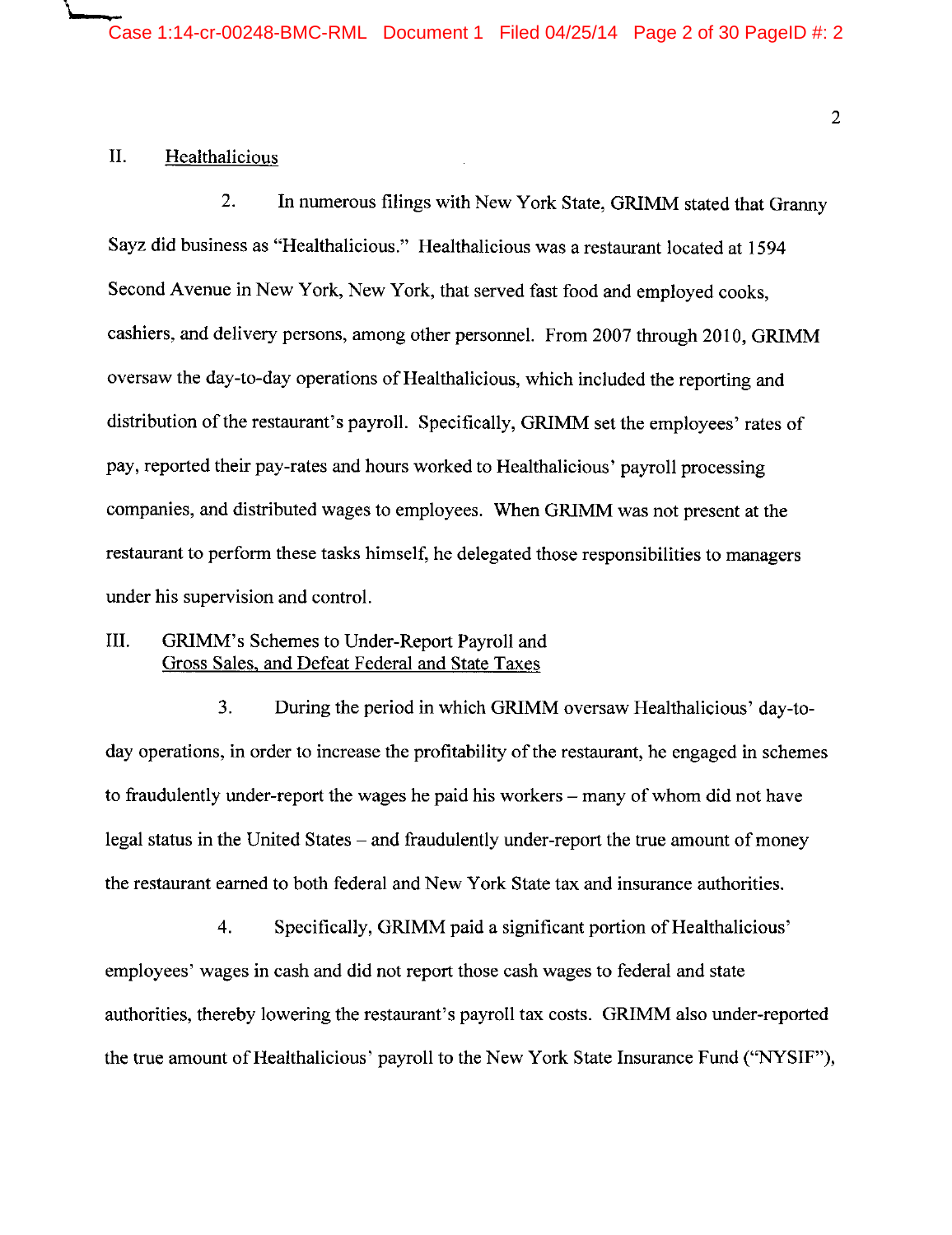allowing him to receive lower monthly workers' compensation insurance premiums. In addition, GRIMM substantially under-reported the amount of gross receipts Healthalicious earned to both the federal and state governments, thereby dramatically lowering the federal and state taxes the restaurant owed and paid. In total, GRIMM concealed over \$1,000,000 in Healthalicious gross receipts alone, as well as hundreds of thousands of dollars of employees' wages, fraudulently depriving the federal and New York State governments of sales, income and payroll taxes.

5. In an attempt to conceal his schemes, in January 2013, while a member of Congress, GRIMM lied under oath during a civil deposition about his role in operating the restaurant, including falsely denying that he had paid Healthalicious' workers in cash.

IV. Background

6. LCK Services Corp. ("LCK") was the payroll processing company GRIMM retained to manage Healthalicious' payroll from 2007 until 2009, and My Strategic Payroll ("MSP") (together with LCK, the "Payroll Processing Companies") was the payroll processing company GRIMM retained to manage Healthalicious' payroll in 2009 and 2010. Among other things, based on the data supplied by GRIMM and others at GRIMM's direction, the Payroll Processing Companies calculated and withheld federal and state taxes from Healthalicious' employees' wages.

7. As a restaurant that operated under the laws of the United States and New York State, Healthalicious was legally required to accurately report its gross receipts and payroll to various government entities. Several of those obligations are set forth below.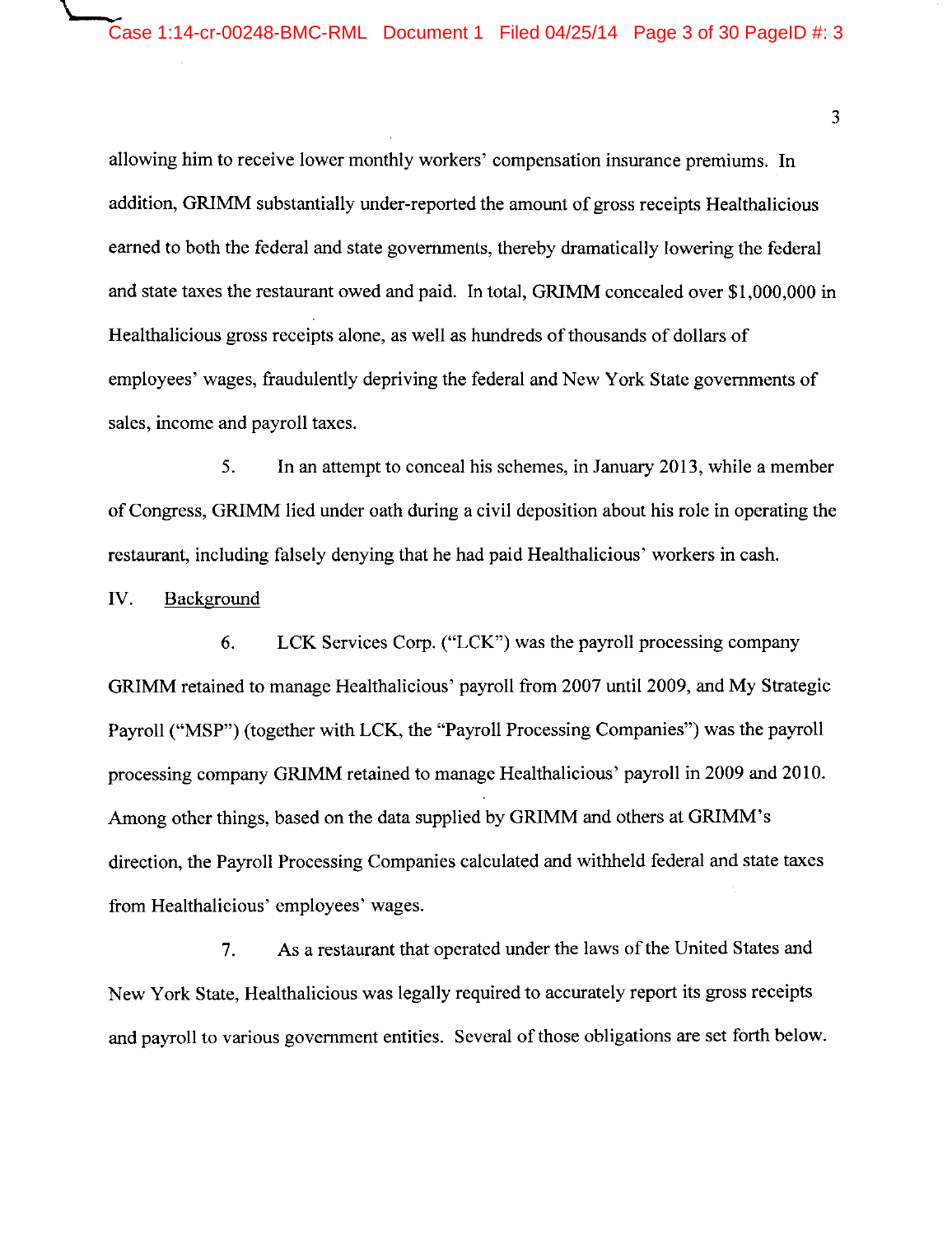## A. FICA Tax

\

8. The Federal Insurance Contributions Act ("FICA") required employees and employers to pay taxes on all wages employees received and defined wages to include "all remuneration for employment." The federal government used such taxes to fund the Social Security and Medicare programs that provide benefits for retirees and the disabled, among other things. As an employer, Healthalicious was legally required to withhold federal income taxes and FICA taxes from Healthalicious' employees' wages, and was legally obligated to pay the federal government a matching amount as well. Along with these obligations, Healthalicious was required to file an Employer's Quarterly Federal Tax Return ("Form 941") with the IRS accurately reporting the wages, tips and other compensation that Healthalicious' employees received, as well as the total amount of income and FICA taxes withheld from its employees' wages.

### B. Federal Income Tax

9. Under federal law, businesses organized as partnerships, including limited liability companies such as Healthalicious, were required to file a U.S. Return on Partnership Income, IRS Form 1065 ("Form 1065") with the IRS each year. The Form 1065 required a partnership to accurately report its gross receipts and the wages it paid its employees for the tax year. To the extent that a partnership generated taxable income, such income flowed to the partners, who were required to declare that income on their personal tax returns, in proportion to their share of ownership of the company. As a partnership, Healthalicious was obligated to file true and accurate Forms 1065 each year.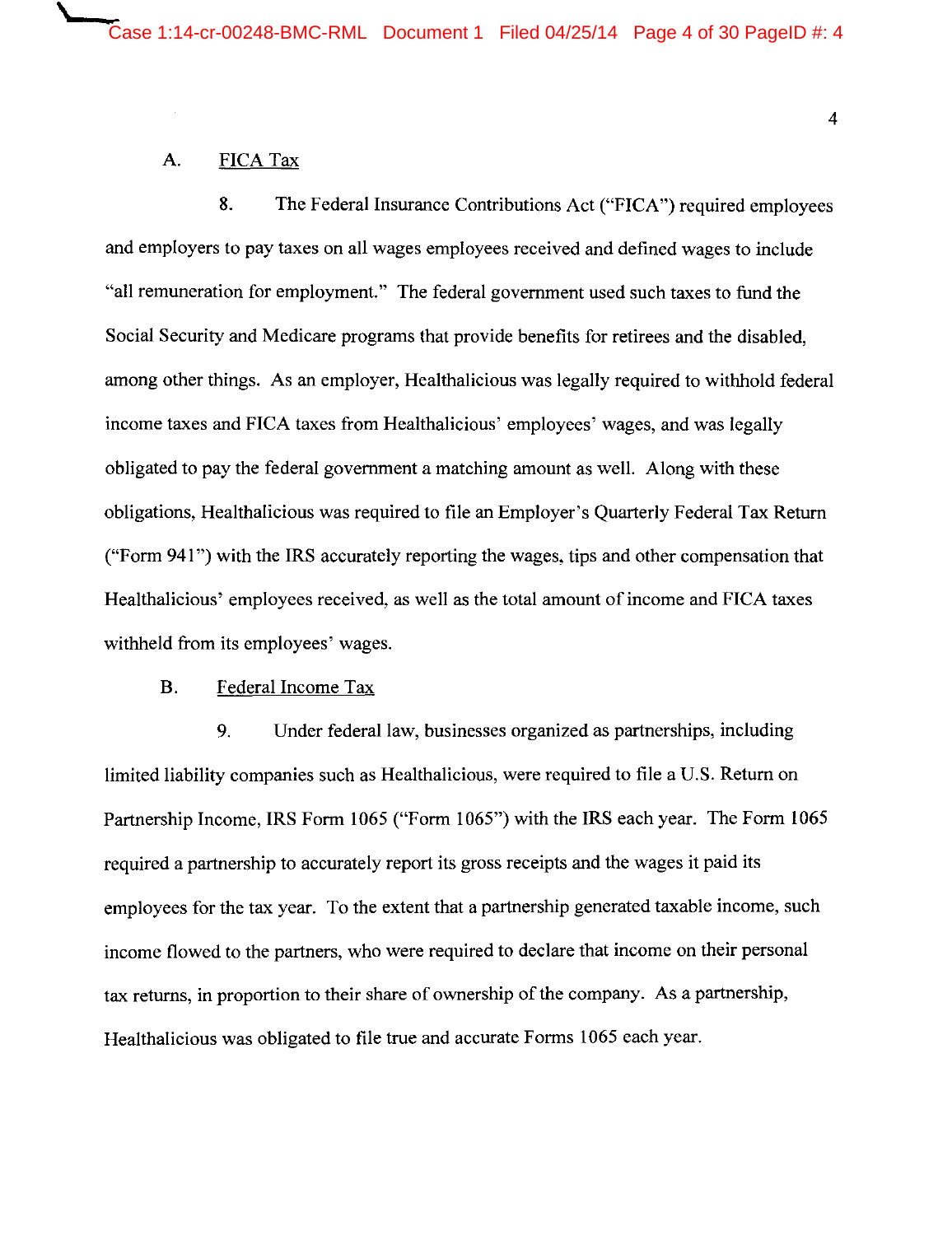# C. New York State Sales Tax

 $\qquad \qquad$ 

10. New York State imposed a sales tax on the sale of all tangible goods and some services. All food and drink sales, whether sold "to-go" or eaten in a restaurant, were subject to sales tax and sales tax reporting. Businesses that sold goods and services that were subject to sales tax, including restaurants like Healthalicious, were required to register with the New York State Department of Taxation and Finance ("NYS Tax Department") as sales tax vendors. Such businesses had a fiduciary responsibility to impose a sales tax on the purchases of its customers and remit such sales taxes to the NYS Tax Department on either a monthly or quarterly basis, depending on the size of the business. Such businesses were required to accurately report the total amount of gross and taxable sales to the NYS Tax Department with their monthly or quarterly payments of sales tax. Accordingly, Healthalicious filed New York State and Local Quarterly Sales and Use Tax Returns ("Form ST-100") with the NYS Tax Department during the period 2007 through 2010. These quarterly filings purported to set forth Healthalicious' true and accurate gross sales for each quarter in which they were filed.

#### D. Workers' Compensation Insurance

11. In New York State, employers were required by law to obtain workers' compensation insurance coverage for each of their employees through an insurance carrier. Such insurance provides both medical care and weekly cash benefits to employees that had been injured while working and who therefore could not work. Insurance carriers determined the insurance rate to be paid by an employer through an assessment of a number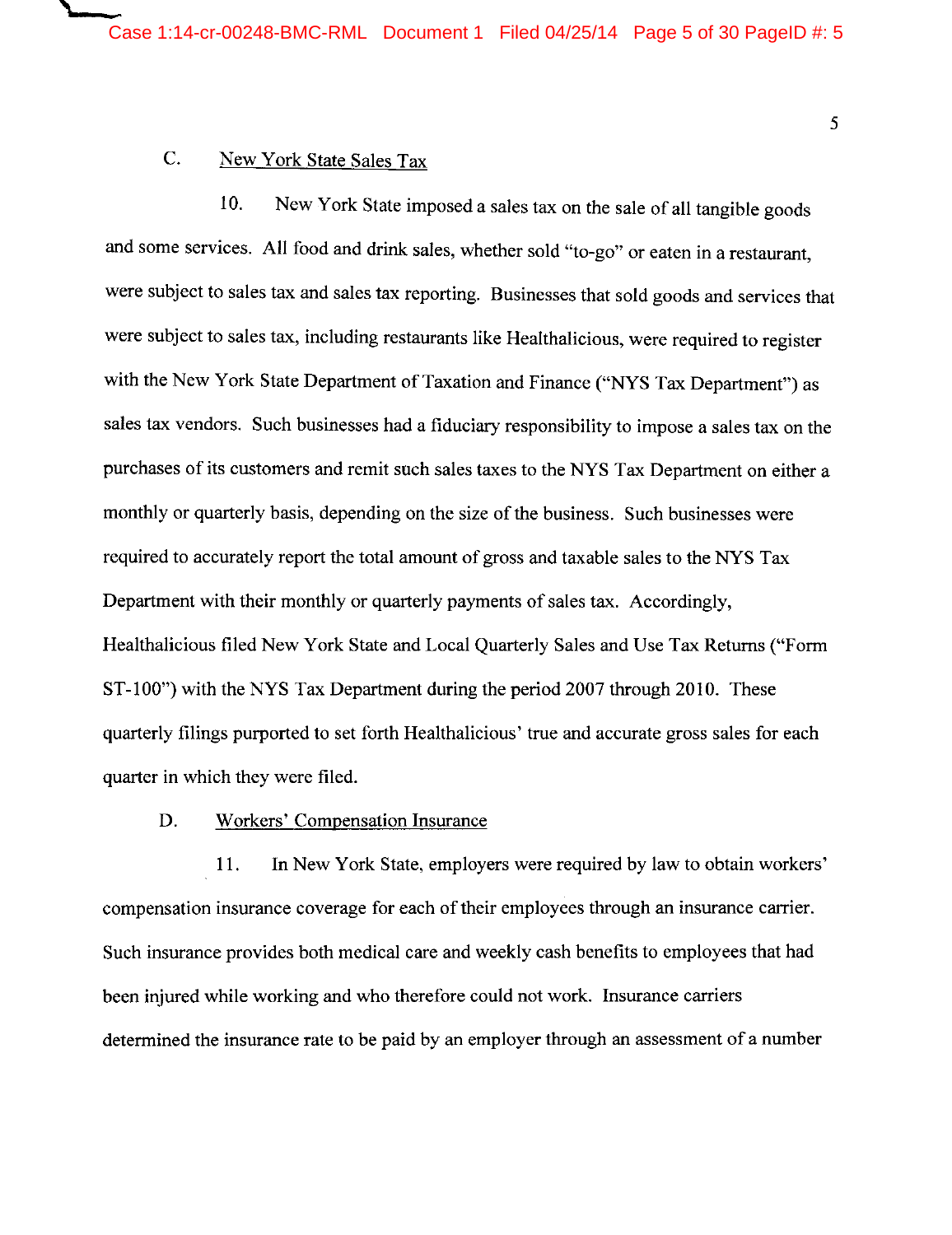of factors, including the numbers of paid employees, the type or classification of the work performed by those employees, and the salary levels of the employees.

12. NYSIF was a not-for-profit insurance carrier that offered workers' compensation insurance plans to businesses in the state. NYSIF was a New York State agency that guaranteed the availability of workers' compensation protection to employees in the state.

13. In March 2007, GRIMM applied to NYSIF for a workers' compensation insurance policy for Healthalicious employees. The NYSIF application, which GRIMM signed, explicitly identified the size of Healthalicious' payroll as a primary factor considered by NYSIF in determining the amount of the monthly premium Healthalicious would have to pay to maintain the workers' compensation policy. The application further stated that Healthalicious "must notify [NYSIF] promptly of any change in the number of your employees or in the payroll or other remuneration paid to your employees so that we can apply the correct premium basis." In response to this application, NYSIF wrote a workers' compensation policy for Healthalicious that remained in effect from April 2007 until November 2010.

#### V. GRIMM's Criminal Schemes

#### A. Under-Reporting of Healthalicious' Payroll

14. In or about and between 2007 and 2010, GRIMM paid a significant portion of Healthalicious' employees' wages in cash, with nearly all such employees having received cash wages. Many received approximately half of their weekly pay in cash and the other half by check or through direct deposit into a bank account, while other employees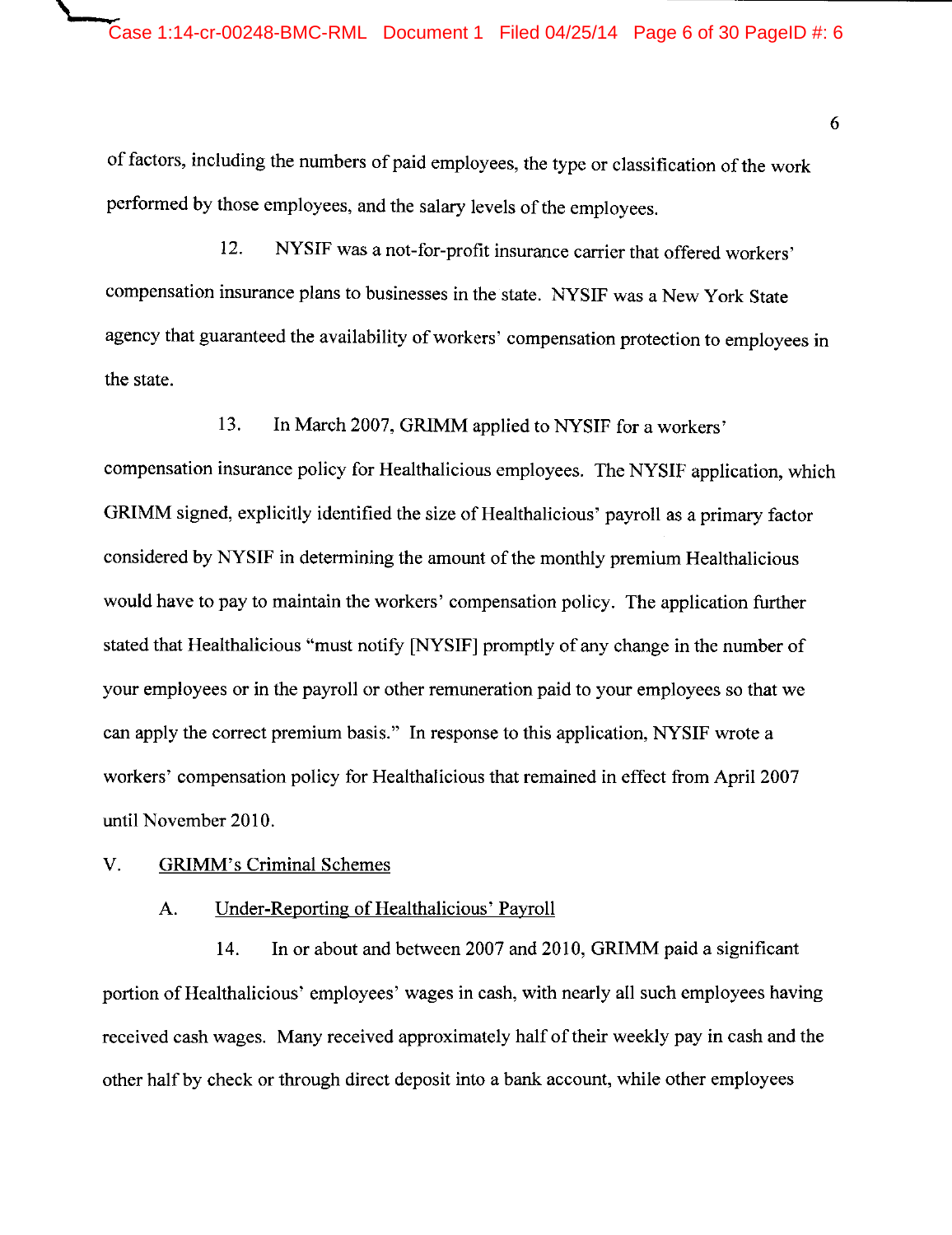$\overline{r}$ 

received their entire weekly pay in cash. GRIMM maintained electronic spreadsheets detailing the true payroll information pertaining to Healthalicious, which included cash wages (the "Second Set of Payroll Records"). GRIMM concealed the Second Set of Payroll Records from the Payroll Processing Companies, among others. In addition, GRIMM physically handed out cash payments to his employees on numerous occasions. Those cash payments were taken from the daily cash receipts of Healthalicious.

15. In addition, GRIMM knowingly hired and knowingly continued to employ workers who did not have legal residency status and accordingly did not have valid authorization to work inside the United States.

16. In order to calculate and report state and federal payroll taxes (which involved filing quarterly Forms 941 and preparing annual IRS Forms W-2, which calculated and recorded the annual wages of individual Healthalicious employees), the Payroll Processing Companies relied on Healthalicious to report to them on a weekly basis the names of the employees who had worked during the week in question, the amount of hours those employees worked, and the employees' rate of pay. As part of the fraudulent scheme, GRIMM and subordinates acting at his direction did not report the cash wages paid to Healthalicious' employees (the "Off the Books Wages") to the Payroll Processing Companies. Indeed, the Payroll Processing Companies had no record of those employees who received the entirety of their pay in cash. By under-reporting employee hours and concealing the existence of some employees - and by concealing the Second Set of Payroll Records - GRIMM caused the Payroll Processing Companies to calculate and then report less than half of the wages Healthalicious actually paid its employees.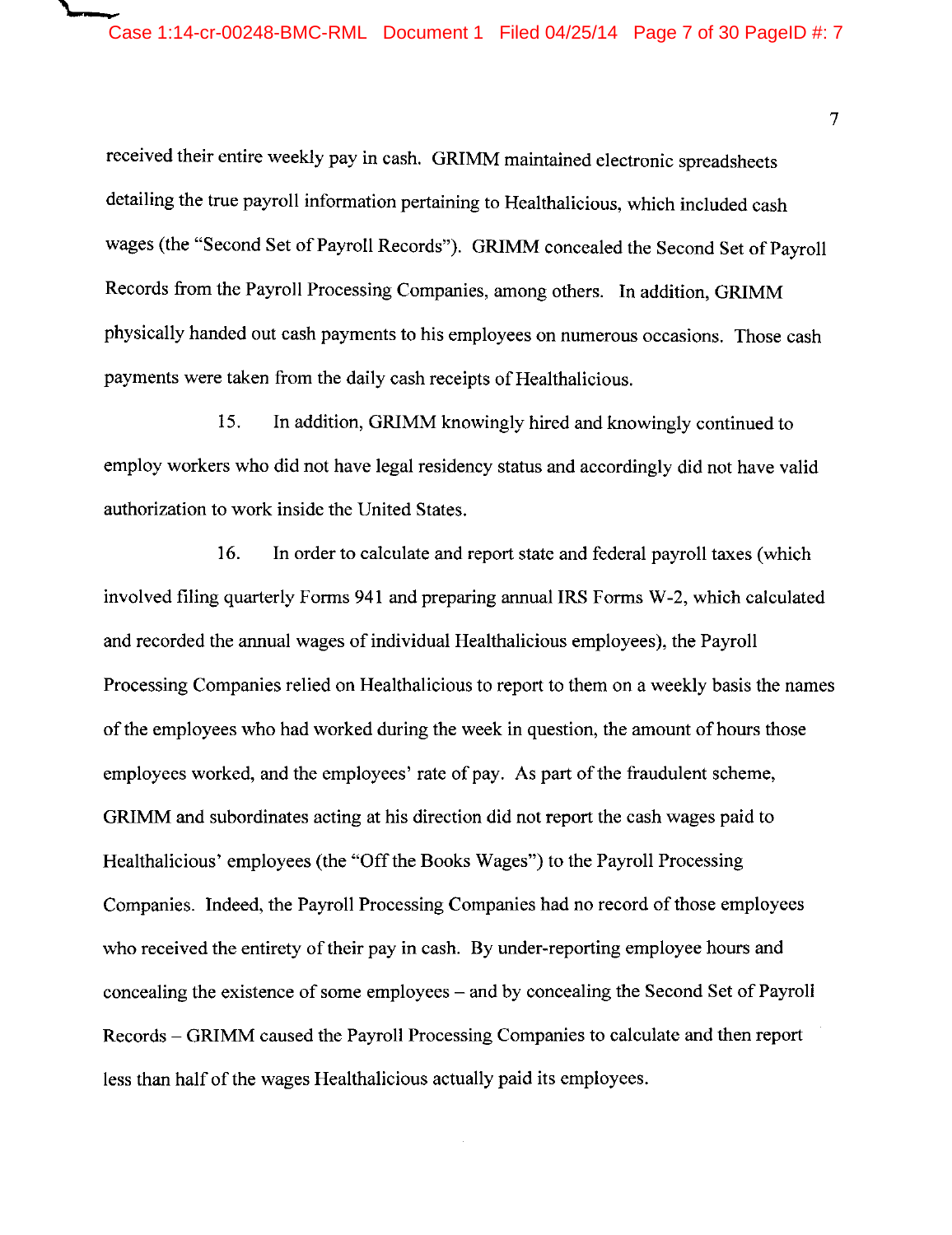17. From 2007 through 2011, GRIMM regularly corresponded about Healthalicious business using an AOL email account (the "GRIMM AOL Email Account"). GRIMM continued to use the GRIMM AOL Email Account through February 2013. In January 2010, GRIMM hired an individual whose identity is known to the Grand Jury (the "Manager") to help him oversee Healthalicious, including its payroll, while GRIMM campaigned for a seat in the United States House of Representatives. On numerous occasions from March 2010 through June 2010, GRIMM sent the Manager emails from the GRIMM AOL Email Account containing excerpts from the Second Set of Payroll Records, detailing how much cash each Healthalicious employee should receive for a particular week.

18. Healthalicious employed an accountant (the "Healthalicious Accountant"), an individual whose identity is known to the Grand Jury, who prepared the restaurant's Form 1065 tax returns and the New York State Form ST-100 sales tax returns, and who participated in audits that NYSIF conducted. As part of the scheme, GRIMM concealed the Off the Books Wages and the Second Set of Payroll Records from the Healthalicious Accountant.

19. By concealing the Off the Books Wages and the Second Set of Payroll Records from the Payroll Processing Companies and the Healthalicious Accountant, GRIMM caused the following false filings to occur:

i. FICA Tax

20. As a result of GRIMM's concealment of the Off the Books Wages and the Second Set of Payroll Records, the Payroll Processing Companies did not accurately report the true amount of wages GRIMM paid Healthalicious employees on Healthalicious'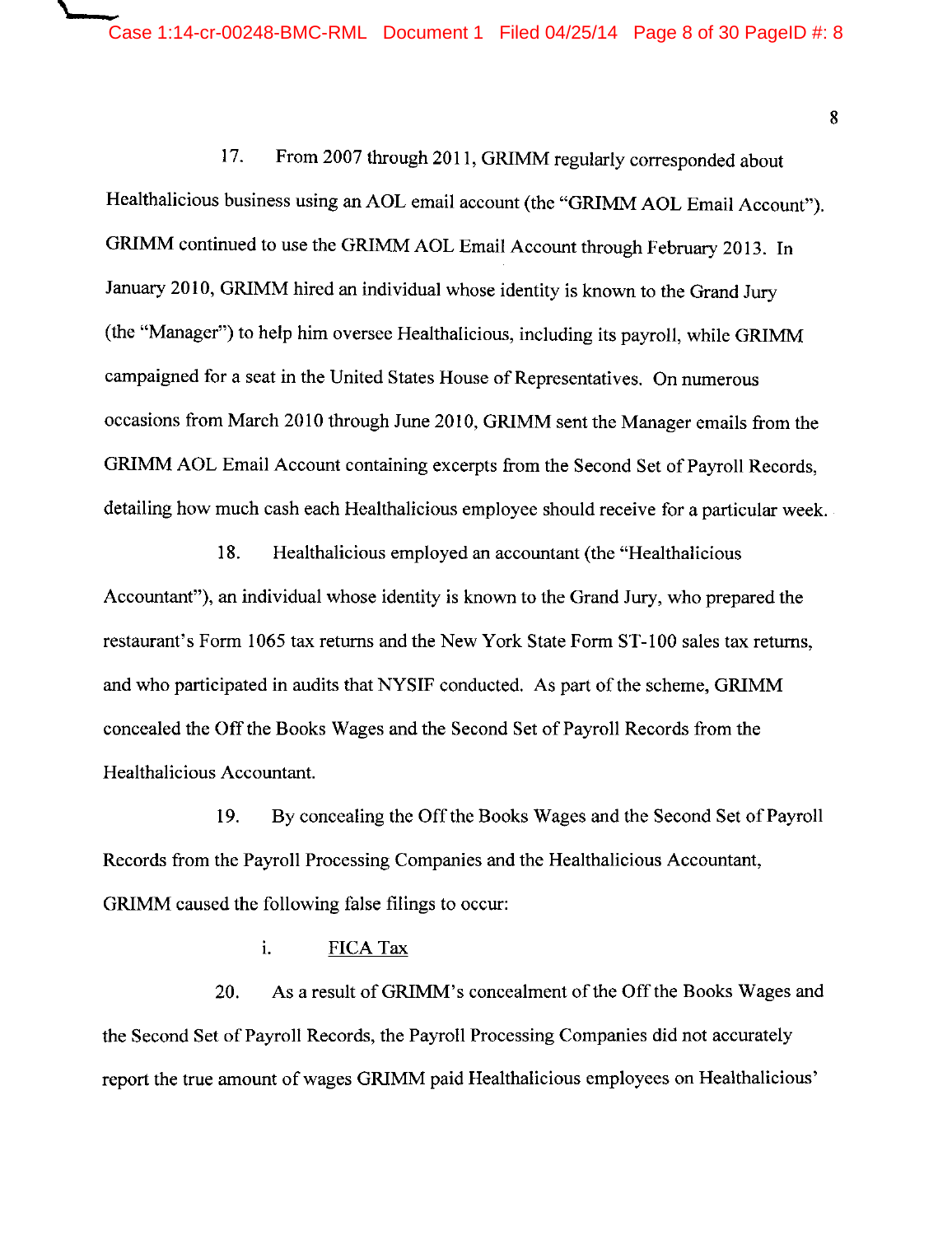Form 941 quarterly tax returns filed with the IRS, and did not withhold the proper amount of FICA taxes required under the law. This scheme enabled GRIMM to defeat his obligations to withhold and pay over the proper amount of FICA tax due and owing to the federal government.

### ii. Federal Partnership Tax Returns

21. As a result of GRIMM's concealment of the Off the Books Wages and the Second Set of Payroll Records from the Healthalicious Accountant, Healthalicious' Form 1065 tax returns filed with the IRS for tax years 2008, 2009, and 2010 were each false because they did not accurately report the correct total wages Healthalicious paid to its employees.

# iii. NYSIF

 $\blacksquare$ 

22. As a further result of GRIMM's concealment of the Off the Books Wages and the Second Set of Payroll Records, Healthalicious, through the Healthalicious Accountant and the Payroll Processing Companies, under-reported its true payroll to NYSIF, thus fraudulently lowering the monthly workers' compensation premium it paid to NYSIF under the NYSIF policy.

### B. Under-reporting of Healthalicious' Gross Sales

23. GRIMM fraudulently concealed from the Healthalicious Accountant a significant amount of the cash sales that Healthalicious generated from March 2007 through August 2010. As a result of this concealment,  $GRIMM -$  through the Healthalicious Accountant – filed numerous false tax returns with the federal government and the State of New York.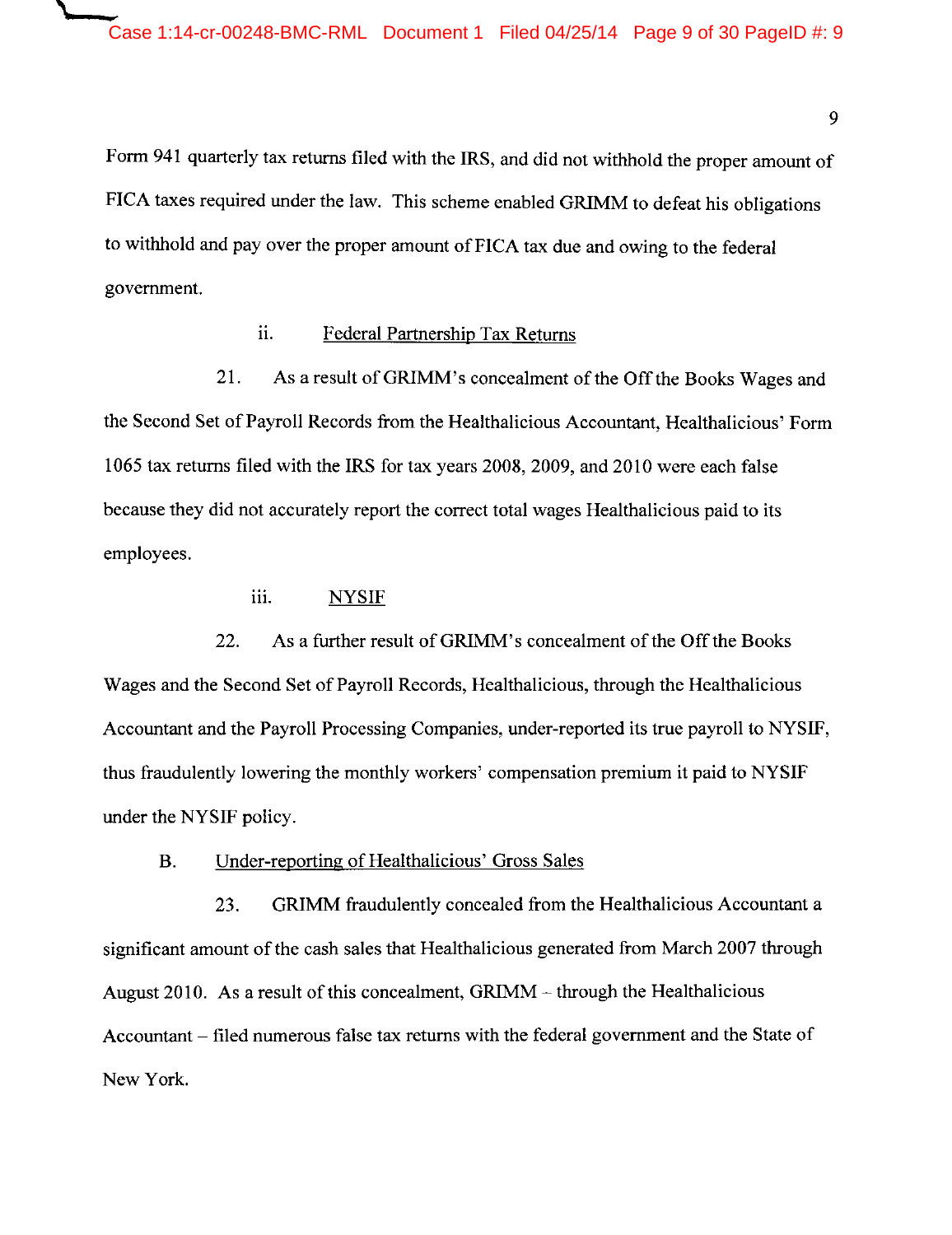IO

### 1. New York State Form ST-100 Sales Tax Returns

24. From June 2007 through August 2010, GRIMM caused and authorized the filings of false New York State Form ST-100 quarterly sales tax returns with the New York State Tax Department. These false filings fraudulently concealed approximately \$1.3 million in Healthalicious' gross sales over that period, causing a substantial tax loss to New York State.

# ii. Federal Partnership Tax Returns

25. Healthalicious' Form 1065 tax returns for tax years 2008, 2009, and 2010 were each false because they did not accurately report the amount of Healthalicious' gross receipts for each tax year. As a result ofGRIMM's fraudulent concealment of the restaurant's income, Healthalicious' true earnings were not reported on the Forms 1065 and consequently did not flow through to the partners of the business and were not reflected on the personal income tax returns of the partners, including GRIMM.

#### VI. Concealment, Perjury, and Obstruction of Justice

\

26. In January 2013, GRIMM was deposed in a federal lawsuit brought in the United States District Court for the Southern District of New York by two former Healthalicious employees who alleged that GRIMM did not pay them minimum wage or overtime pursuant to the federal Fair Labor Standards Act and the New York State Labor Laws, among other claims.

27. In an attempt to avoid disclosing to the plaintiffs the criminal schemes he perpetrated while operating Healthalicious, GRIMM lied while under oath during the deposition in response to questions concerning his actions at Healthalicious, including: (a)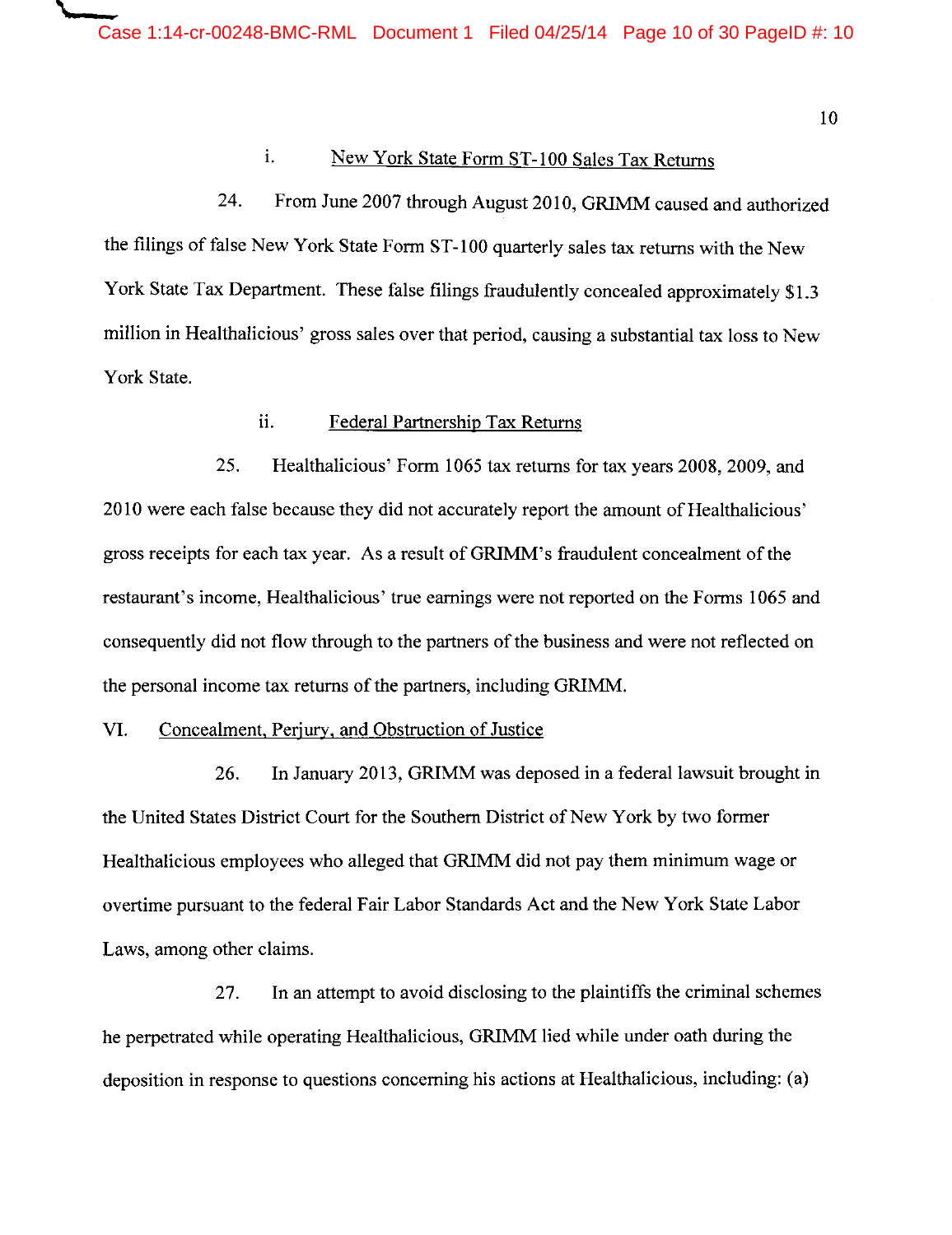$\iota$ 

whether he paid employees in cash; (b) whether he interacted with the Payroll Processing Companies; (c) whether he corresponded through email regarding Healthalicious business; and (d) whether he still had access to such an email account.

#### COUNT ONE

(Obstructing and Impeding the Due Administration of the Internal Revenue Laws)

28. The allegations contained in paragraphs I through 27 of this Indictment are realleged and incorporated as if fully set forth in this paragraph.

29. In or about and between April 2007 and October 2011, both dates being approximate and inclusive, within the Eastern District of New York and elsewhere, the defendant MICHAEL GRIMM, together with others, did corruptly endeavor to obstruct and impede the due administration of the internal revenue laws of the United States through various means and methods, including, among others, the following:

a. paying, and causing others to pay, the Off the Books Wages;

b. transmitting false information to the Healthalicious Accountant that fraudulently under-reported Healthalicious' gross sales, knowing that the Healthalicious Accountant would include such information in the Forms 1065 that were submitted to the IRS on behalf of Granny Sayz for the tax years 2008 through 2010;

c. filing a false personal Form I 040 tax return under the penalty of perjury for the tax year 2008, which tax return was false insofar as it failed to report income that GRIMM derived from his ownership of Granny Sayz;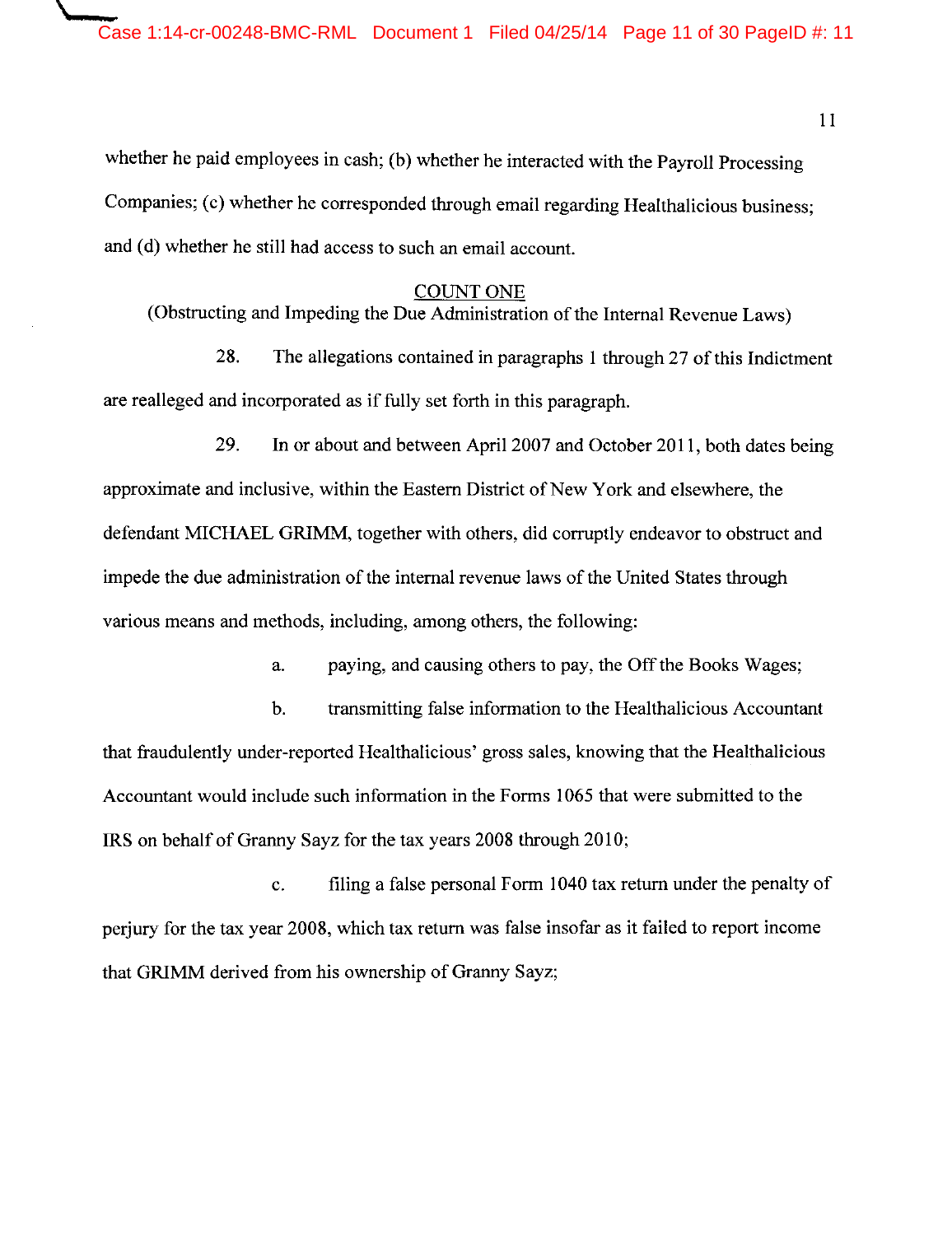d. filing a false personal Form I 040 tax return under the penalty of perjury for the tax year 2009, which tax return was false insofar as it failed to report income that GRIMM derived from his ownership of Granny Sayz;

e. reporting and directing others to report false payroll information to the Payroll Processing Companies, specifically, payroll figures that did not include the Off the Books Wages paid to Healthalicious employees;

f. causing to be prepared false and fraudulent quarterly Forms 941 that were submitted to the IRS on behalf of Granny Sayz that under-reported employee wages;

g. causing to be prepared false and fraudulent IRS Forms W-2 submitted to the IRS on behalf of Granny Sayz employees for the tax years 2007 through 2010, in which employee wages were under-reported;

h. providing and causing to be provided false wage information to the Healthalicious Accountant and concealing from the Healthalicious Accountant the Second Set of Payroll Records; and

1. providing excerpts from the Second Set of Payroll Records to the Manager.

(Title 26, United States Code, Section 7212(a); Title 18, United States Code, Sections 2 and 3551 et seq.)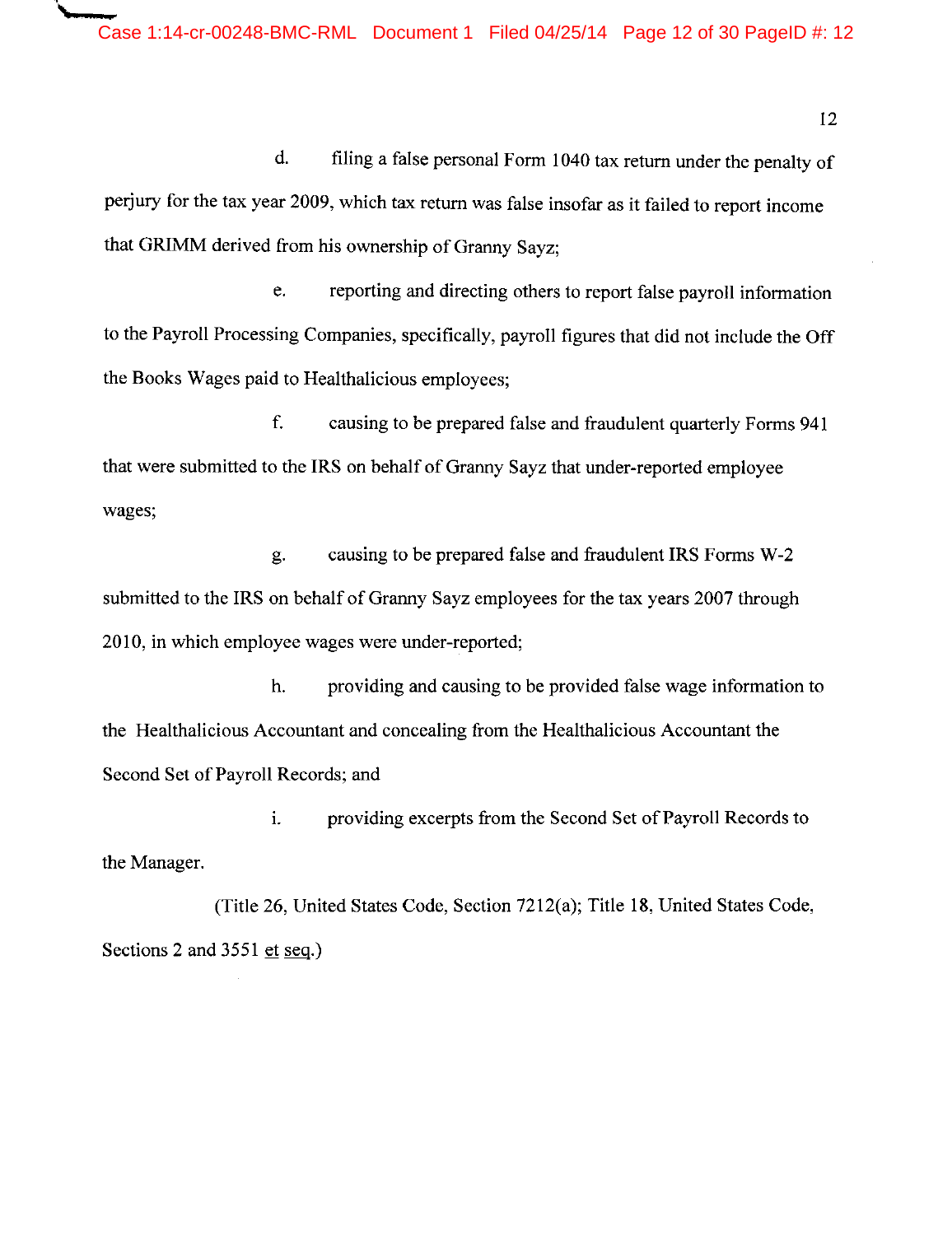\

# COUNT TWO (Conspiracy to Defraud the United States)

30. The allegations contained in paragraphs 1 through 27 are realleged and incorporated as though fully set forth in this paragraph.

31. In or about 2010, within the Eastern District of New York and elsewhere, the defendant MICHAEL GRIMM, together with others, did knowingly and willfully conspire to defraud the United States by impeding, impairing, obstructing and defeating the lawful governmental functions of the IRS, in the ascertainment, computation, assessment, and collection of revenue, specifically, payroll taxes.

### MANNER AND MEANS

32. The manner and means by which the conspiracy was sought to be accomplished included, among others, the following:

a. paying, and causing the payment of, the Off the Books Wages to Healthalicious employees;

b. transmitting, and causing the transmission of, false information regarding Healthalicious employee wages to be reported to MSP, resulting in the preparation of false and fraudulent IRS Forms 941 and W-2 that were submitted to the IRS;

c. transmitting, and causing the transmission of, false information regarding Healthalicious employee wages to the Healthalicious Accountant, resulting in the preparation of a false and fraudulent IRS Form 1065, that understated wages paid to Healthalicious employees; and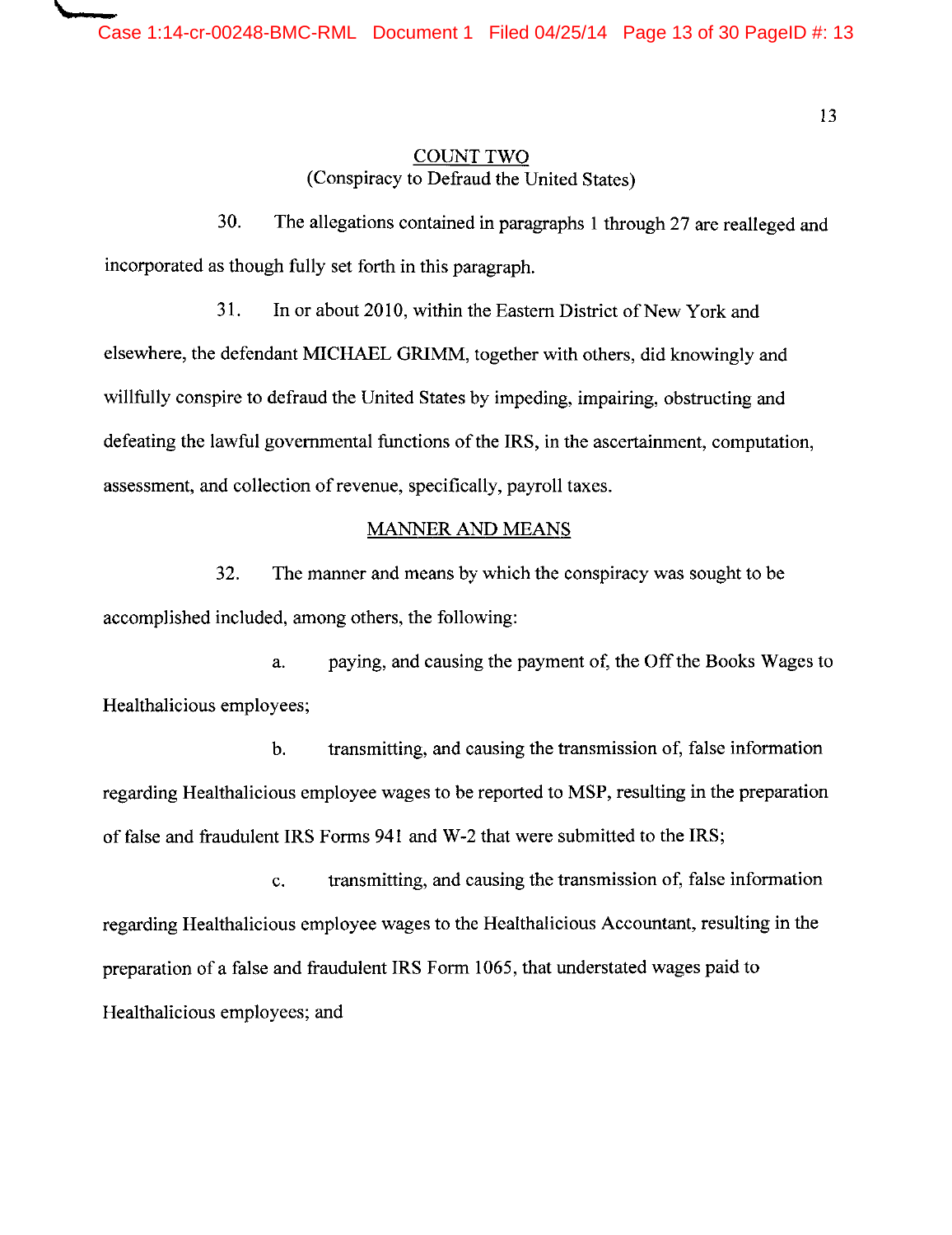d. disseminating the Second Set of Payroll Records to the Manager, and directing him to pay the Off the Books Wages to Healthalicious employees.

33. In furtherance of the conspiracy and to effect its objects, within the Eastern District of New York and elsewhere, GRIMM committed and caused to be committed, among others, the following:

#### OVERT ACTS

a. In or about January 2010, GRIMM asked the Manager to help him operate Healthalicious, which assistance required the Manager to pay Healthalicious' employees off the books;

b. On March 23, 2010, GRIMM transmitted an email to the Manager from the GRIMM AOL Email Account, attached to which were excerpts from the Second Set of Payroll Records;

c. On April 6, 2010, GRIMM transmitted an email to the Manager from the GRIMM AOL Email Account, attached to which were excerpts from the Second Set of Payroll Records;

d. On April 13, 2010, GRIMM transmitted an email to the Manager from the GRIMM AOL Email Account, attached to which were excerpts from the Second Set of Payroll Records. The email further stated, "[an employee whose identity is known to Grand Jury) put the envelopes and pay checks in a bag for you";

e. On April 21, 2010, GRIMM transmitted an email to the Manager from the GRIMM AOL Email Account, attached to which were excerpts from the Second Set of Payroll Records;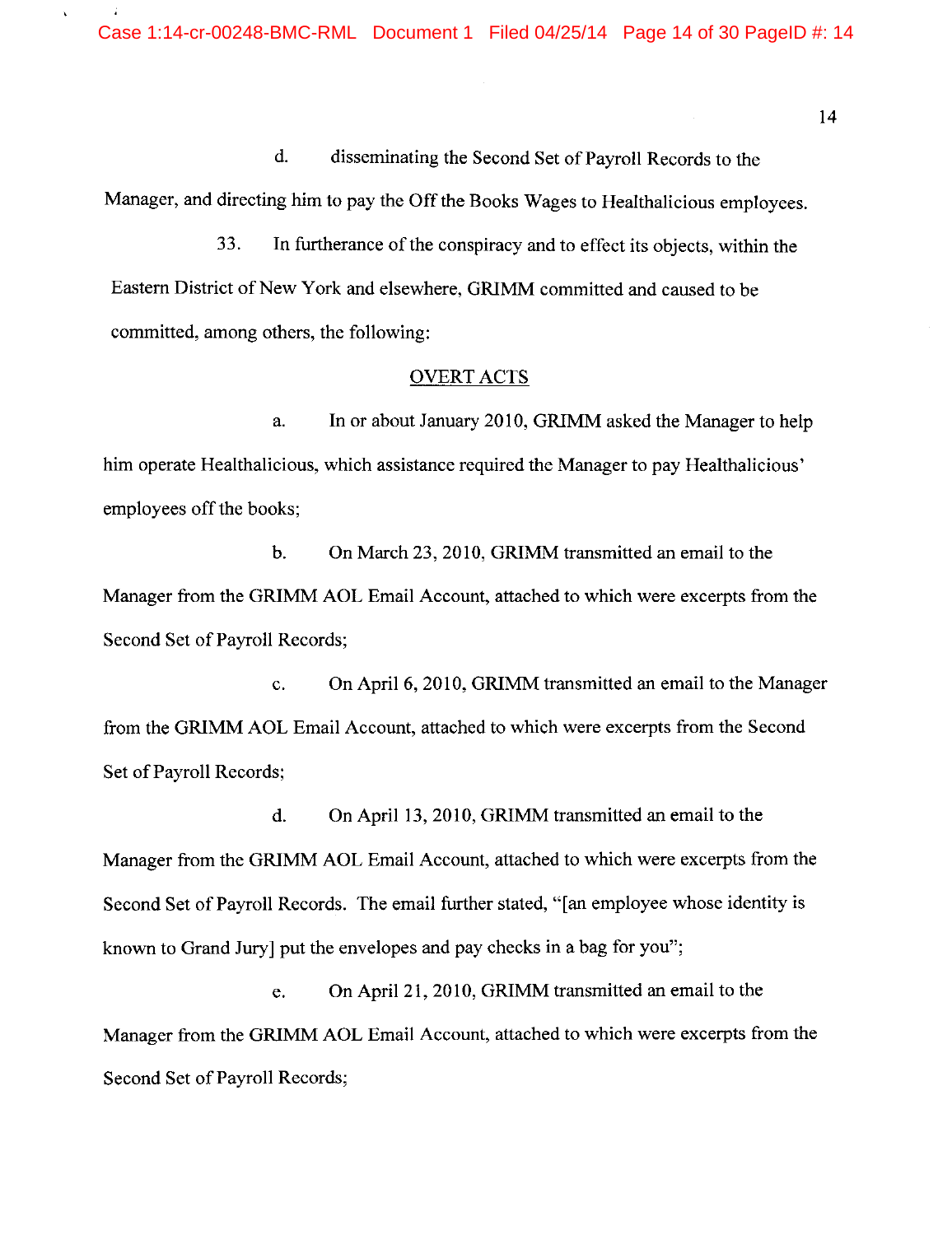f. On April 27, 2010, GRIMM transmitted an email to the Manager from the GRIMM AOL Email Account, attached to which were excerpts from the Second Set of Payroll Records;

g. On May 11, 2010, GRIMM transmitted an email to the Manager from the GRIMM AOL Email Account, attached to which were excerpts from the Second Set of Payroll Records;

h. On June 8, 2010, GRIMM transmitted an email to the Manager from the GRIMM AOL Email Account, attached to which were excerpts from the Second Set of Payroll Records;

1. On June 15, 2010, GRIMM transmitted an email to the Manager from the GRIMM AOL Email Account, attached to which were excerpts from the Second Set of Payroll Records;

j. During 2010 and 2011, GRIMM caused the preparation and filing of false and fraudulent Forms  $W-2$  for tax year 2010 on behalf of Healthalicious;

k. During 2010, GRIMM caused MSP, whose offices were located within the Eastern District of New York, to prepare and file false and fraudulent Forms 941 on behalf of Healthalicious; and

I. On July 10, 2010, GRIMM transmitted an email to the Manager from the GRIMM AOL Email Account requesting that the Manager obtain from MSP payroll information to be provided to the Healthalicious Accountant in connection with preparation of a Form 1065 tax return;

(Title 18, United States Code, Sections 371 and 3551 et seq.)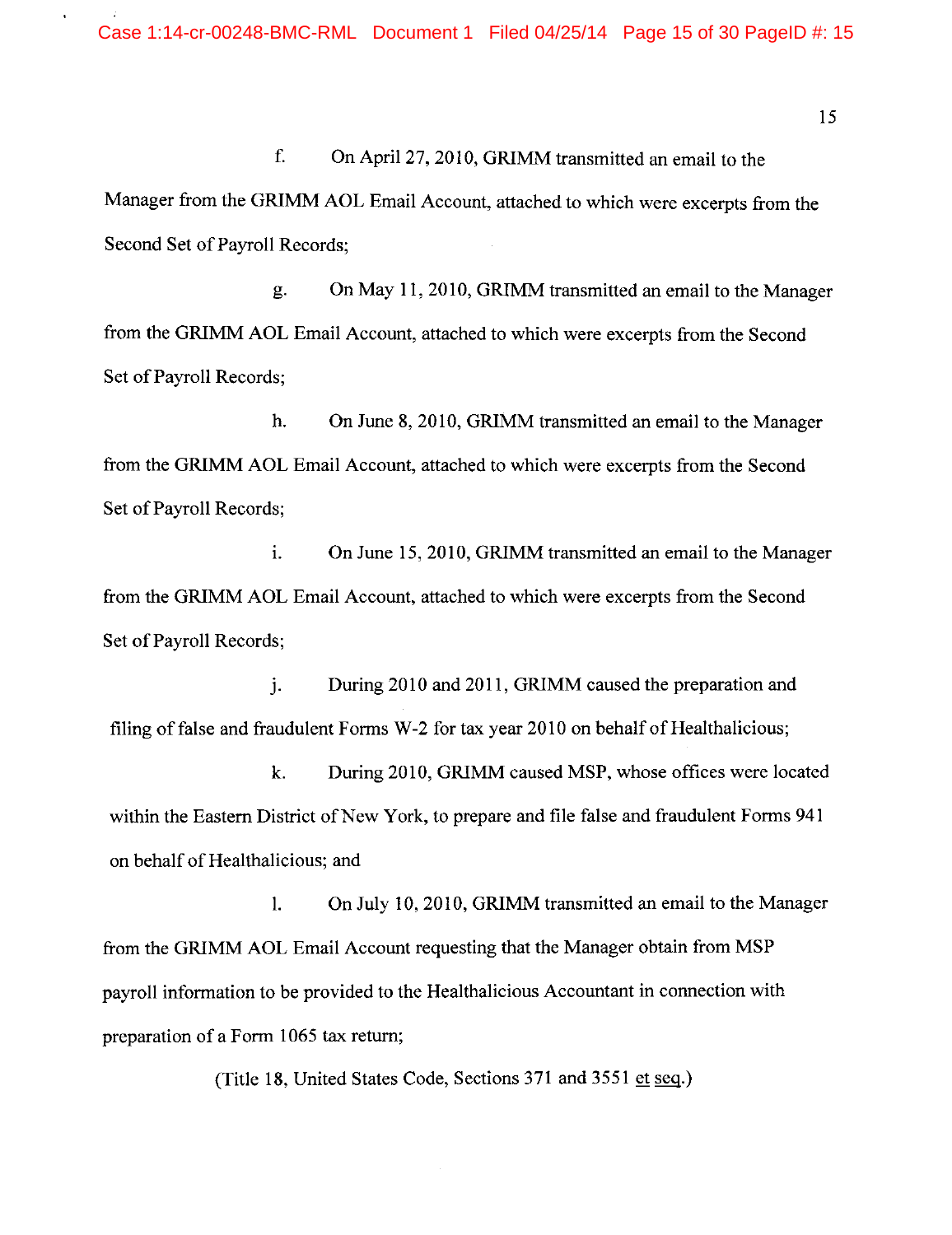# COUNTS THREE THROUGH FIVE

(Aiding and Assisting in the Preparation of False and Fraudulent Tax Returns)

34. The allegations contained in paragraphs 1 through 27 of this Indictment are realleged and incorporated as if fully set forth in this paragraph.

35. On or about the dates set forth below, within the Eastern District of New York and elsewhere, the defendant MICHAEL GRIMM, together with others, did willfully aid and assist in and procure, counsel and advise the preparation and presentation to the IRS, under the internal revenue laws, of United States Returns of Partnership Income Forms 1065 for Granny Sayz, which tax returns were false and fraudulent as to one or more material matters, in that each such tax return reported: ( 1) gross receipts for Granny Sayz that were substantially less than the actual gross receipts that the company received for the tax years set forth below; and (2) salaries and wages (other than those paid to partners) paid by Granny Sayz that were substantially less than the actual salaries and wages paid to employees by the company for the tax years set forth below:

| <b>COUNT</b> | <b>TAX</b><br><b>YEAR</b> | <b>APPROXIMATE</b><br><b>DATE FILED</b> | <b>GROSS RECEIPTS</b><br><b>REPORTED</b> | <b>SALARIES AND</b><br><b>WAGES</b><br><b>REPORTED</b> |
|--------------|---------------------------|-----------------------------------------|------------------------------------------|--------------------------------------------------------|
| 3            | 2008                      | 08/07/09                                | \$507,136                                | \$63,693                                               |
| 4            | 2009                      | 09/15/10                                | \$536,869                                | \$56,843                                               |
|              | 2010                      | 10/31/11                                | \$277,191                                | \$36,363                                               |

(Title 26, United States Code, Section 7206(2); Title 18, United States Code, Sections 2 and 3551 et seq.)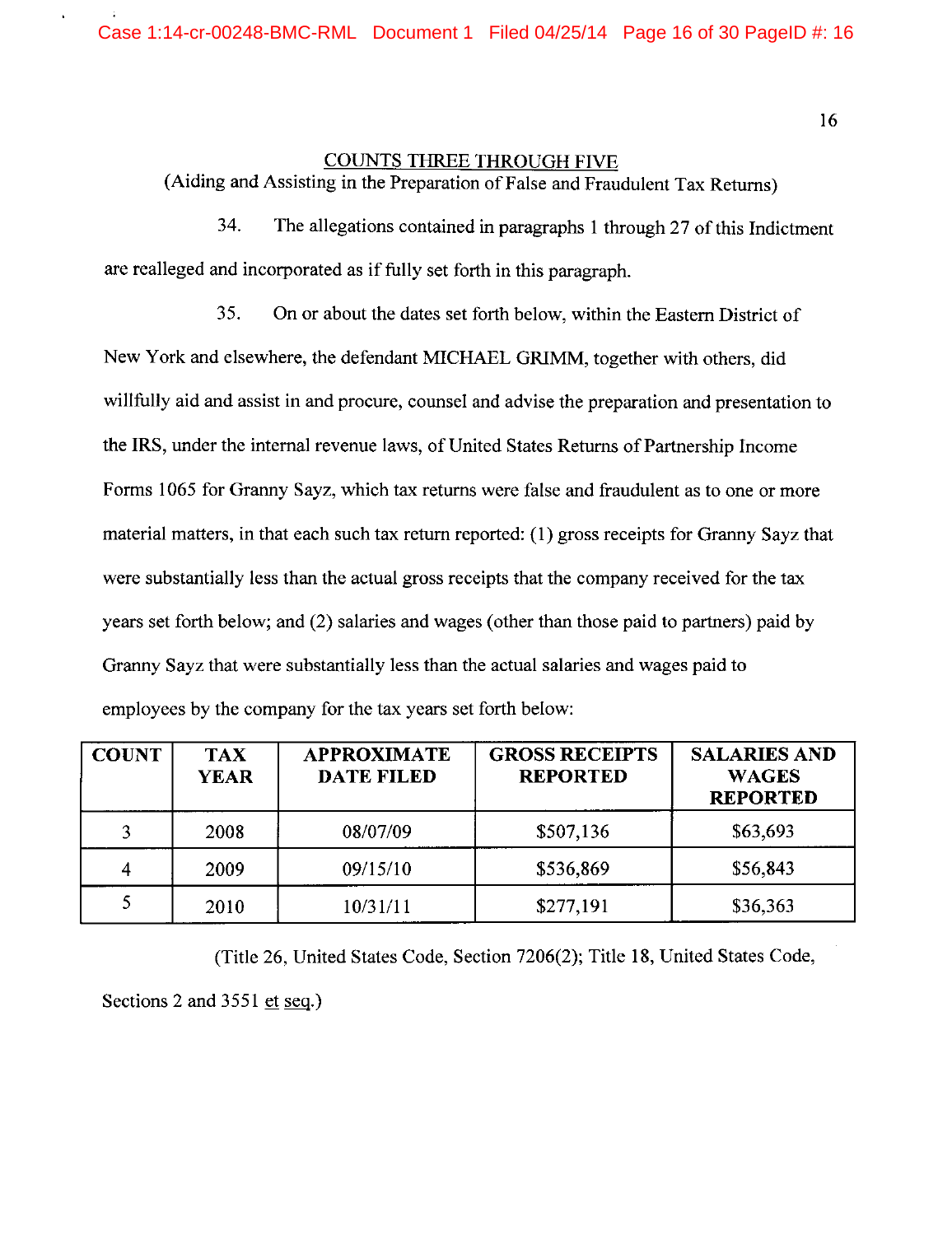### COUNT SIX (Health Care Fraud)

36. The allegations contained in paragraphs 1 through 27 are realleged and incorporated as though fully set forth in this paragraph.

37. In or about and between March 2007 and November 2010, both dates being approximate and inclusive, within the Eastern District of New York and elsewhere, the defendant MICHAEL GRIMM, together with others, did knowingly and willfully execute and attempt to execute a scheme and artifice to defraud a health care benefit program, as defined in Title 18, United States Code, Section 24(b), to wit: NYSIF, and to obtain, by means of materially false and fraudulent pretenses, representations and promises, money and property owned by, and under the custody and control of, said health care benefit program, in connection with the delivery of and payment for health care benefits, items and services.

(Title 18, United States Code, Sections 1347, 2 and 3551 et seq.)

## COUNTS SEVEN THROUGH ELEVEN (Wire Fraud)

38. The allegations contained in paragraphs 1 through 27 are realleged and incorporated as though fully set forth in this paragraph.

39. In or about and between June 2007 and September 2010, both dates being approximate and inclusive, within the Eastern District of New York and elsewhere, the defendant MICHAEL GRIMM, together with others, did knowingly and intentionally devise a scheme and artifice to defraud New York State and to obtain money and property, to wit: sales tax revenue, by means of materially false and fraudulent pretenses, representations and promises.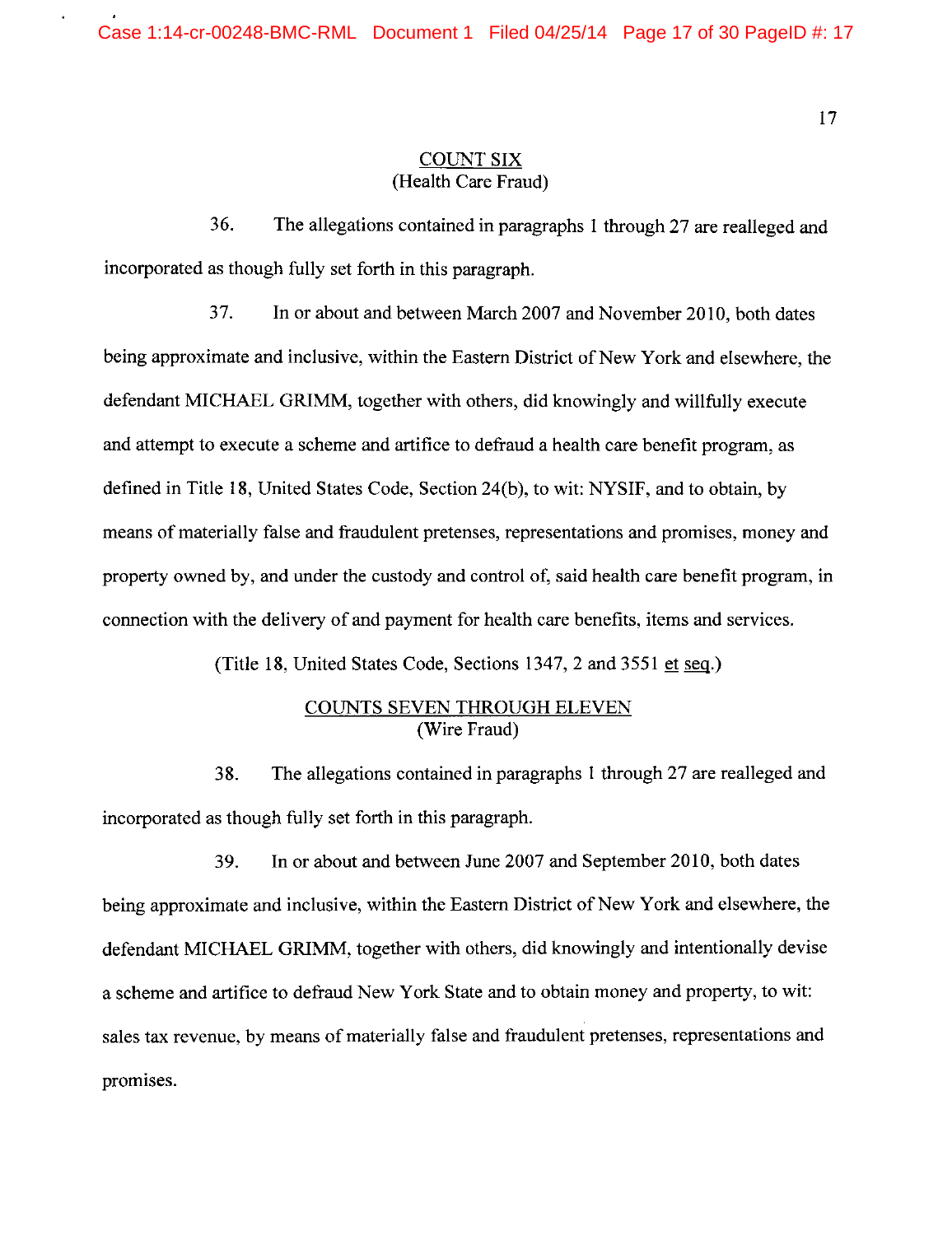40. On or about the dates set forth below, for the purpose of executing such

scheme and artifice, GRIMM, together with others, did transmit and cause to be transmitted, by means of wire communication in interstate commerce, one or more writings, signs,

signals, pictures and sounds, as set forth below:

| <b>COUNT</b>   | <b>DATE</b> | <b>DESCRIPTION</b>                                                                                                                                                                                                                                      |
|----------------|-------------|---------------------------------------------------------------------------------------------------------------------------------------------------------------------------------------------------------------------------------------------------------|
| $\overline{7}$ | 06/08/09    | Email from GRIMM, transmitted through a computer<br>server located in the State of Virginia to the Healthalicious<br>Accountant, whose home office was located in the Eastern<br>District of New York, reporting Healthalicious quarterly<br>sales      |
| 8              | 12/21/09    | Email from GRIMM, transmitted through a computer<br>server located in the State of Virginia to the Healthalicious<br>Accountant, whose home office was located in the Eastern<br>District of New York, reporting Healthalicious quarterly<br>cash sales |
| 9              | 03/22/10    | Email from GRIMM, transmitted through a computer<br>server located in the State of Virginia to the Healthalicious<br>Accountant, whose home office was located in the Eastern<br>District of New York, reporting Healthalicious quarterly<br>cash sales |
| 10             | 06/17/10    | Email from GRIMM, transmitted through a computer<br>server located in the State of Virginia to the Healthalicious<br>Accountant, whose home office was located in the Eastern<br>District of New York, reporting Healthalicious quarterly<br>cash sales |
| 11             | 9/17/10     | Email from GRIMM, transmitted through a computer<br>server located in the State of Virginia to the Healthalicious<br>Accountant, whose home office was located in the Eastern<br>District of New York, reporting Healthalicious quarterly<br>cash sales |

(Title 18, United States Code, Sections 1343, 2 and 3551 et seq.)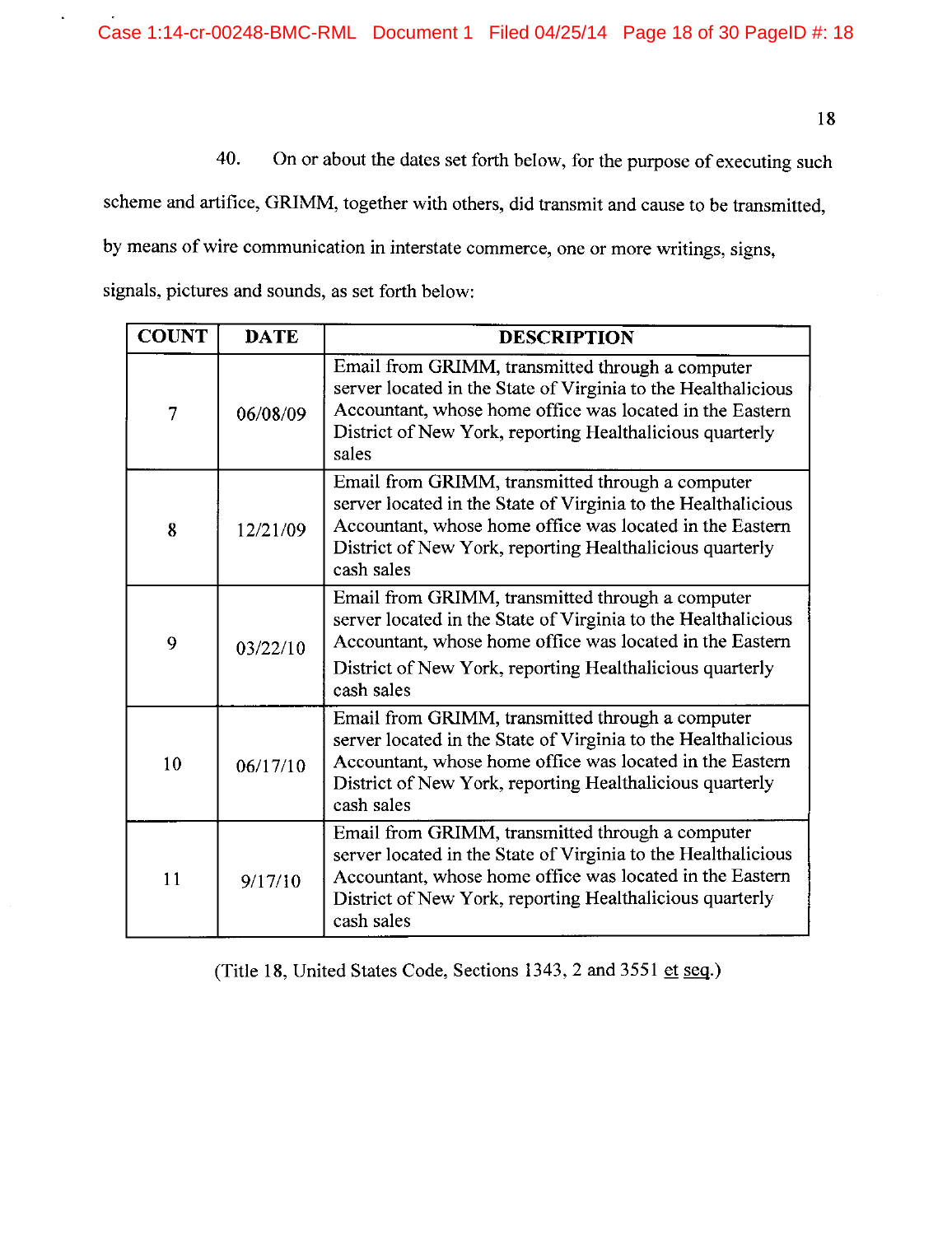### COUNTS TWELVE THROUGH FOURTEEN (Mail Fraud -- Eastern District of New York)

41. The allegations contained in paragraphs 1 through 27 are realleged and incorporated as though fully set forth in this paragraph.

42. In or about and between June 2007 and September 2010, both dates being approximate and inclusive, within the Eastern District of New York and elsewhere, the defendant MICHAEL GRIMM, together with others, did knowingly and intentionally devise a scheme and artifice to defraud New York State, and to obtain money and property, to wit: sales tax revenue, by means of materially false and fraudulent pretenses, representations, and promises.

43. On or about the dates set forth below, for the purpose of executing such scheme and artifice and attempting to do so, GRIMM did place and cause to be placed in a post office and authorized depository for mail matter, one or more matters and things to be sent and delivered by the United States Postal Service according to the directions thereon, as set forth below: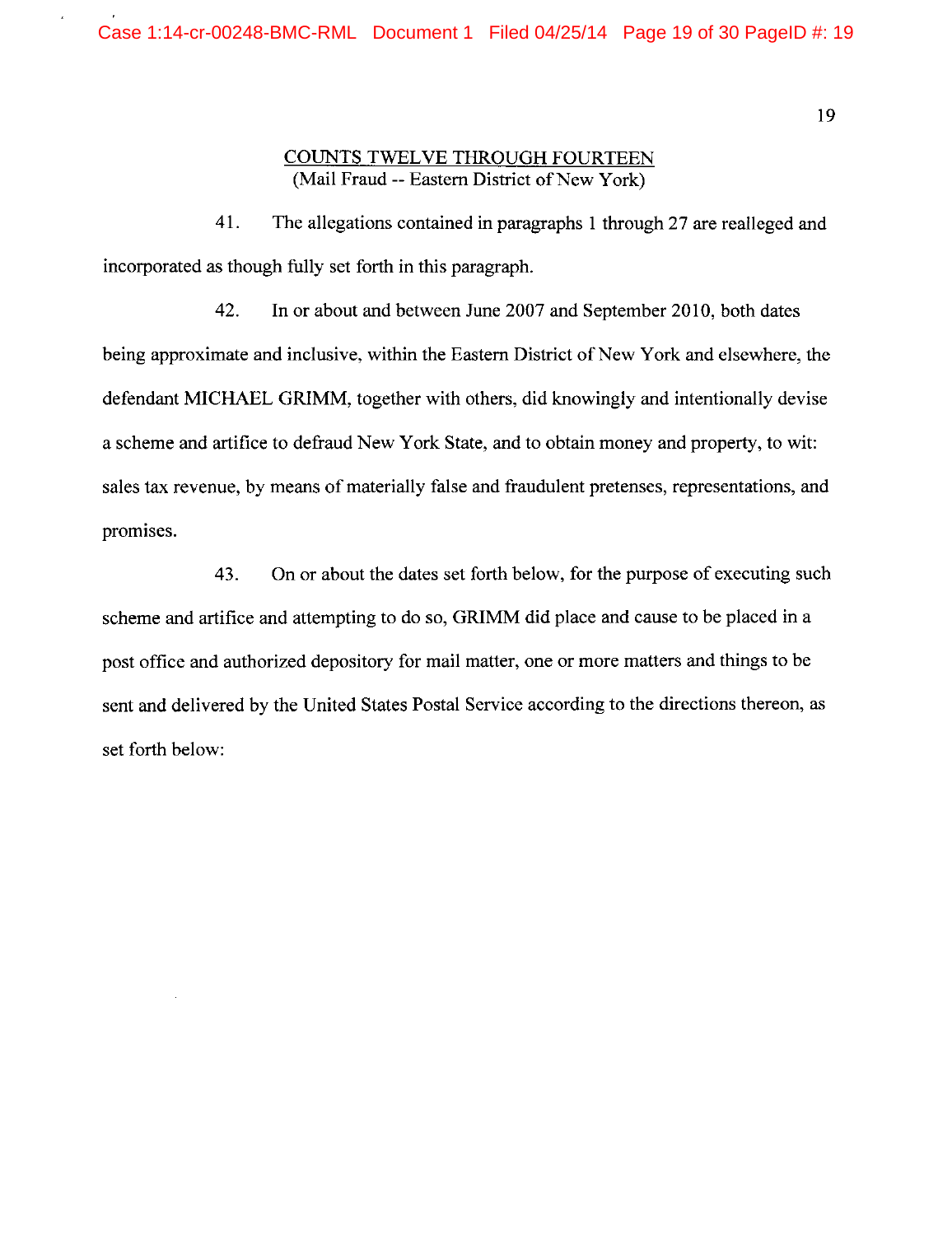| <b>COUNT</b> | <b>APPROXIMATE</b><br><b>MAILING DATE</b>                                                                                                              | <b>DESCRIPTION</b>                                                                                                                         |
|--------------|--------------------------------------------------------------------------------------------------------------------------------------------------------|--------------------------------------------------------------------------------------------------------------------------------------------|
| 12           | 06/22/09                                                                                                                                               | New York State Form ST-100 Quarterly Sales Tax<br>Return mailed from Brooklyn, New York to "NYS Sales<br>Tax Processing," Albany, New York |
| 13           | New York State Form ST-100 Quarterly Sales Tax<br>Return mailed from Brooklyn, New York to "NYS Sales<br>12/21/09<br>Tax Processing," Albany, New York |                                                                                                                                            |
| 14           | 03/23/10                                                                                                                                               | New York State Form ST-100 Quarterly Sales Tax<br>Return mailed from Brooklyn, New York to "NYS Sales<br>Tax Processing," Albany, New York |

(Title 18, United States Code, Sections 1341, 2 and 3551 et seq.)

COUNTS FIFTEEN AND SIXTEEN (Mail Fraud -- Southern District of New York)

44. The allegations contained in paragraphs I through 27 are realleged and incorporated as though fully set forth in this paragraph.

45. In or about and between June 2007 and September 2010, both dates being approximate and inclusive, within the Southern District of New York, the defendant MICHAEL GRIMM, together with others, did knowingly and intentionally devise a scheme and artifice to defraud New York State, and to obtain money and property, to wit: sales tax revenue, by means of materially false and fraudulent pretenses, representations, and promises.

46. On or about the dates set forth below, for the purpose of executing such scheme and artifice, GRIMM, did place and cause to be placed in a post office and authorized depository for mail matter, one or more matters and things to be sent and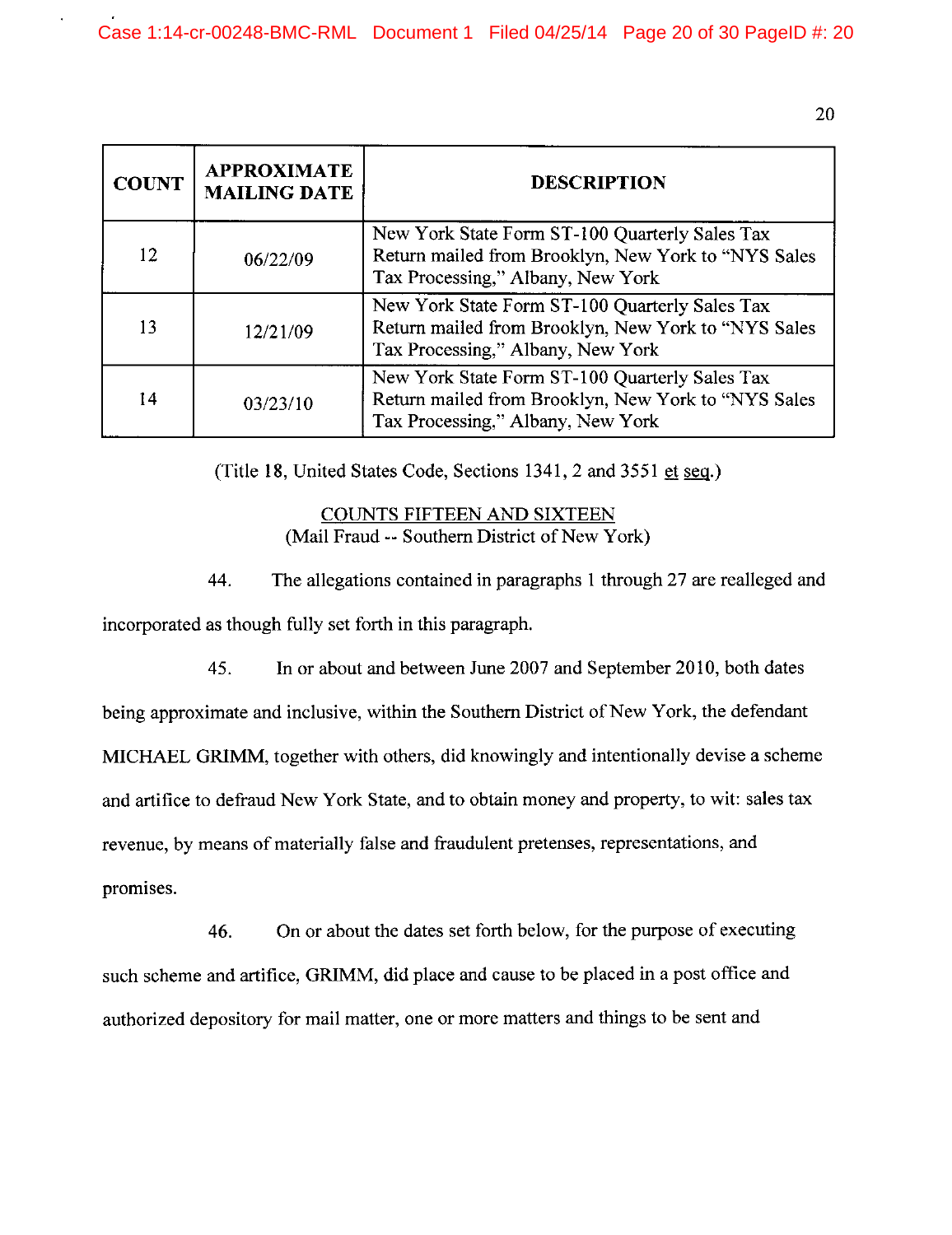21

delivered by the United State Postal Service according to the directions thereon, as set forth below:

| <b>COUNT</b>   | <b>APPROXIMATE</b><br><b>DATE</b> | <b>DESCRIPTION</b>                                                                                                                         |  |
|----------------|-----------------------------------|--------------------------------------------------------------------------------------------------------------------------------------------|--|
| 15             | 09/23/09                          | New York State Form ST-100 Quarterly Sales Tax<br>Return mailed from New York, New York to "NYS<br>Sales Tax Processing," Albany, New York |  |
| 16<br>09/22/10 |                                   | New York State Form ST-100 Quarterly Sales Tax<br>Return mailed from New York, New York to "NYS<br>Sales Tax Processing," Albany, New York |  |

(Title 18, United States Code, Sections 1341, 2 and 3551 et seq.)

# COUNT SEVENTEEN (Perjury)

47. The allegations contained in paragraphs 1 through 27 are realleged and incorporated as though fully set forth in this paragraph.

48. On or about January 30, 2013, within the Southern District of New

York, the defendant MICHAEL GRIMM, while under oath in a proceeding ancillary to a

court of the United States, to wit: a deposition conducted in Regino Perez and Carlos Perez v.

Granny Sayz, Healthalicious, Bennett Orfaly and Michael Grimm, Docket No. 11 CIV 8736

(CM), a case pending in the United States District Court for the Southern District of New

York, knowingly made one or more false material declarations, to wit: GRIMM gave false

testimony, including the following underlined testimony:

- (a) Q: At Healthalicious did you have responsibilities for payroll?
	- A: Other than handing out the envelopes, no.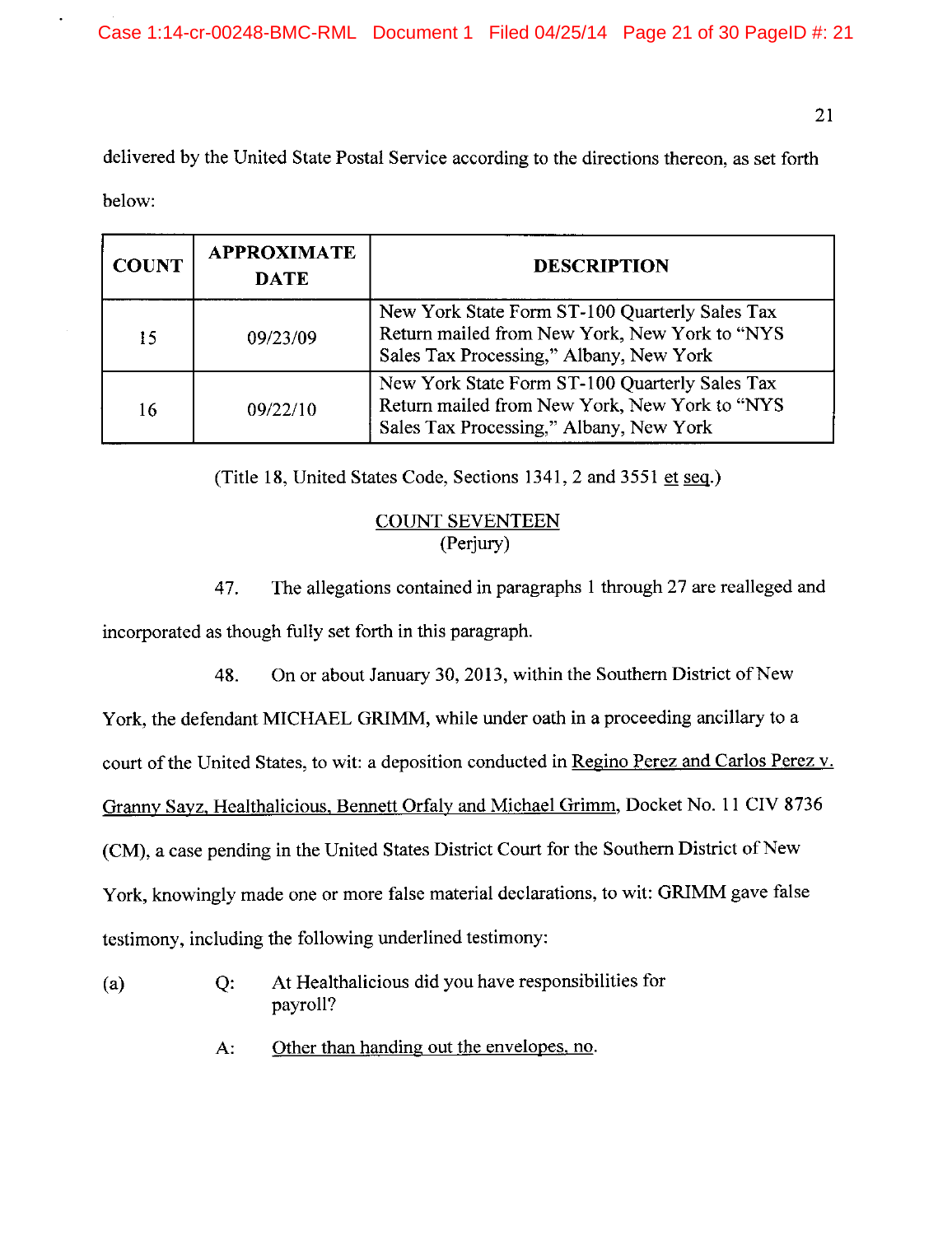- Q: Who at Healthalicious did have responsibilities for payroll?
- A: The back office, as I discussed before, described before.<sup>1</sup>
- Q: How would the back office receive information about how much employees should be paid?
- A: Are you talking about the amount or the number of hours?
- Q: Let me ask you a different question. Were employees paid based on the hours they worked at Healthalicious?
- A: Yes.
- Q: And was the back office provided the information about how many hours employees worked?
- A: Yes.
- Q: And how was that done?
- A: I would send the schedule to the back office.
- Q: And did you transmit to the back office any information about the pay rates of the employees?
- A: I did not.
- Q: So did the back office have that information without you needing to transmit it?
- A: That's correct.

\* \* \*

 $\mathbf{I}$ Earlier in the deposition, GRIMM referenced the "back office" when he stated, "[John Doe #1, an individual whose identity is known to the Grand Jury] owned many other restaurants. As a result, he had a corporate office set up to handle what I would consider back office operations so he would do [sic] or someone that worked for him . . . ."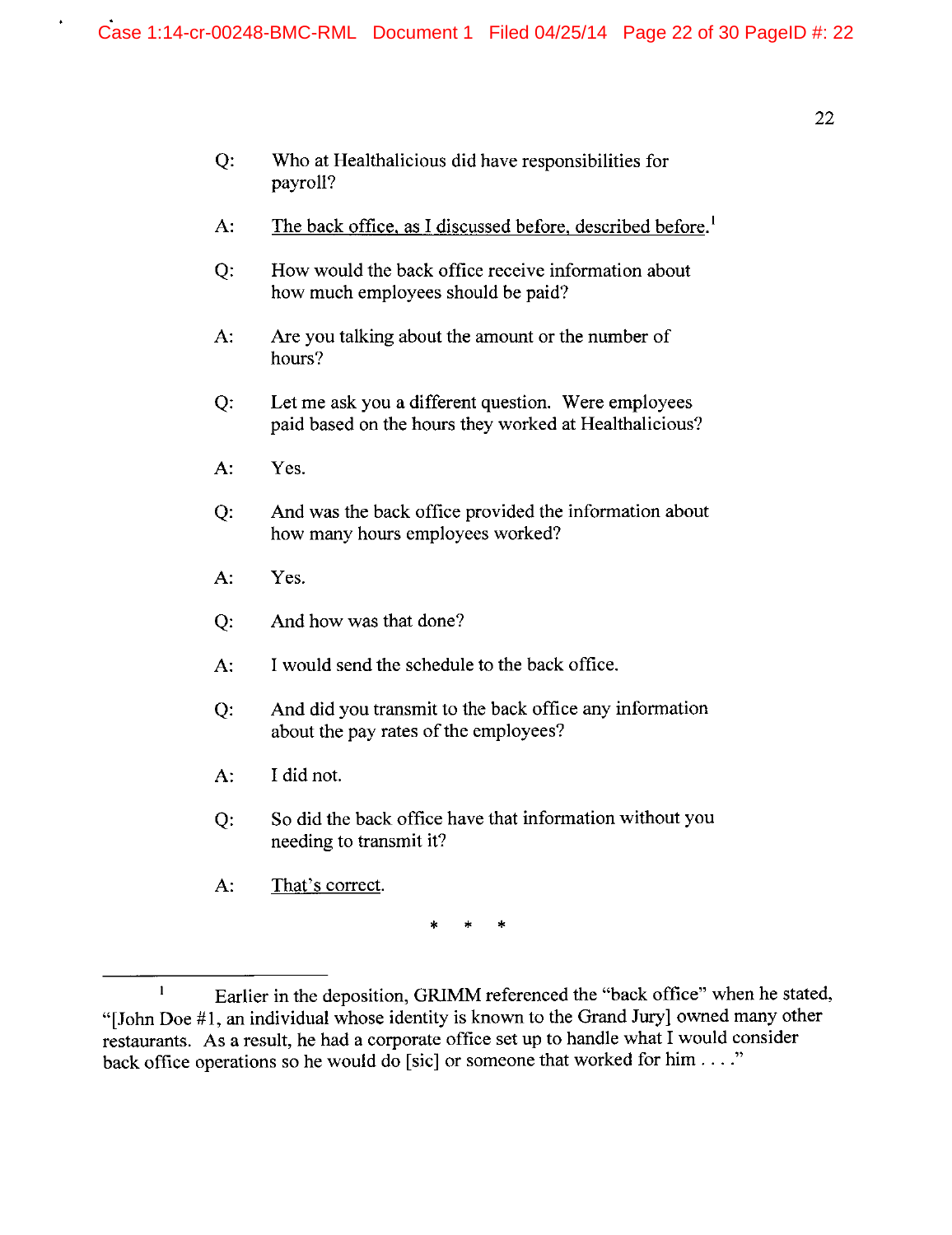# Q: Can you describe how Healthalicious worked with  $LTK$ ?<sup>2</sup>

- A: No, because it was done out of the back office.
- Q: So, did you have personal responsibility with working with LTK?
- A: No.
- Q: Who would know how that information was provided to LTK?
- A.  $[John Doe #1].$

\* \* \*

Q: Did you pay employees partially by cash?

### (c)

2

(b)

A: No, however, there were in cash envelopes for several employees because as soon as we opened, some employees complained that they didn't have a bank account and that it was costly and timely to go to a check cashing place so as a courtesy, we often cashed their check for them. So they would get a check, but they would get the equivalent in cash, they would sign their check and we would just deposit the check into our bank basically, again a courtesy, cashing the check for them.

\* \* \*

Previously during the deposition, this exchange took place:

Q: What was the payroll company that you utilized?

A: To the best of my recollection, it was called **LTK.**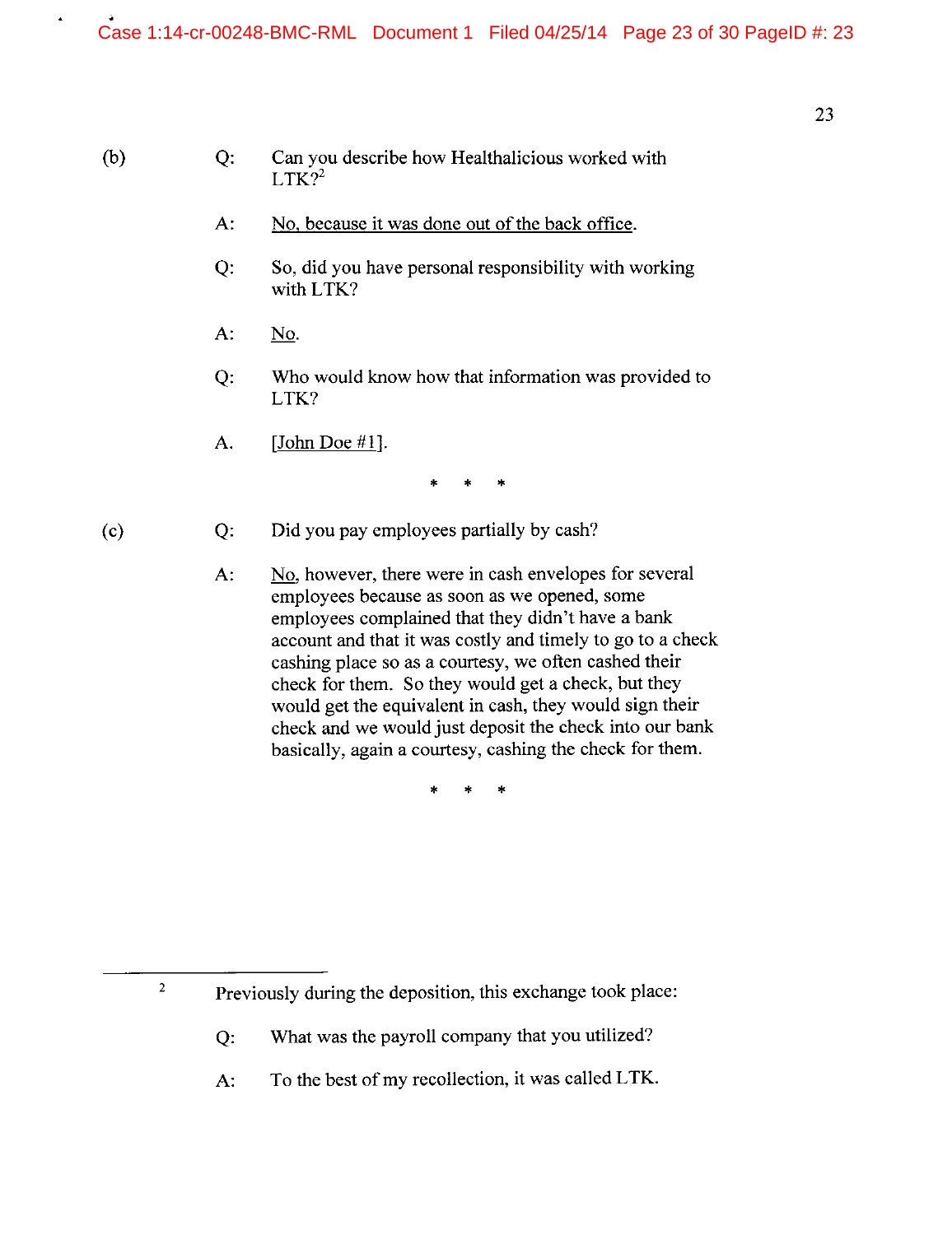(d) Q: Did Healthalicious maintain records of the payments made by cash?

> A: Well, they weren't cash payments we were cashing their checks. We had the check so that was the record.

(Title 18, United States Code, Sections 1623, 2 and 3551 et seq.)

# COUNT EIGHTEEN (Perjury)

49. The allegations contained in paragraphs 1 through 27 are realleged and

incorporated as though fully set forth in this paragraph.

50. On or about January 30, 2013, within the Southern District of New

York, the defendant MICHAEL GRIMM, while under oath in a proceeding ancillary to a

court of the United States, to wit: a deposition conducted in Regino Perez and Carlos Perez v.

Granny Sayz, Healthalicious, Bennett Orfaly and Michael Grimm, Docket No. 11 CIV 8736

(CM), a case pending in the United States District Court for the Southern District of New

York, knowingly made one or more false material declarations, to wit: GRIMM gave false

testimony, including the following underlined testimony:

- (a) Q: Did you ever communicate business matters with anyone else besides [John Doe #1] through e-mail?"
	- A: Not really, almost everything was done on the phone or in person. I wasn't big on e-mail then.

\* \* \*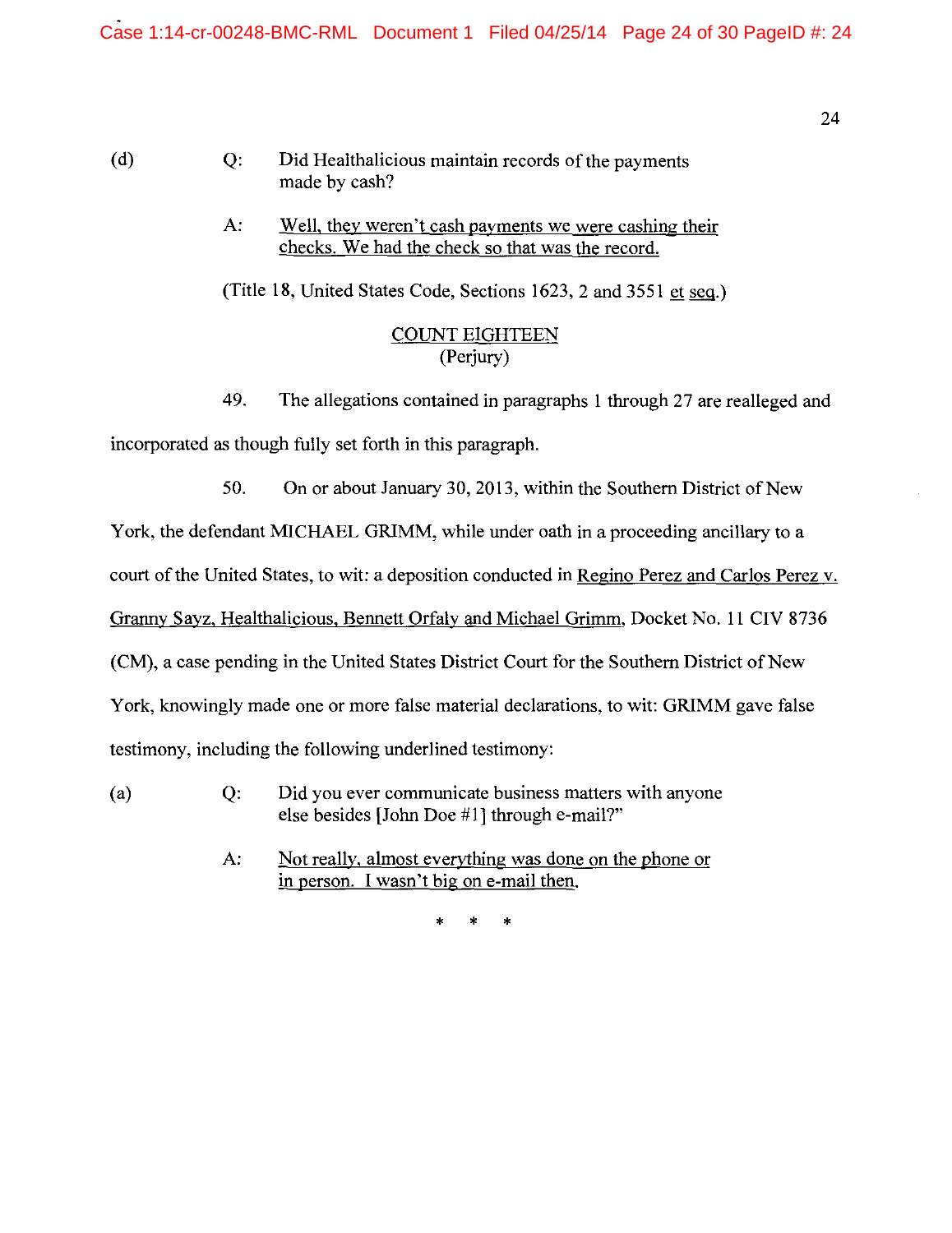- (b) Q: To the extent that they were sent to or from yourself, would e-mails concerning the Healthalicious business be in your personal e-mail account?
	- A: No. Back then I used a business account, it was a Yahoo account, which I haven't used in years, but that would have been that one, not my personal account.
	- Q: Do you still have access to that account?
	- A: No, I do not.
	- Q: Can you explain why you don't have access to that account?
	- A: I have new e-mail and it's just outdated. I haven't used it in years. That one was probably closed in 2009.

(Title 18, United States Code, Sections 1623, 2 and 3551 et seg.)

COUNT NINETEEN (Obstruction of Official Proceeding)

51. The allegations contained in paragraphs 1 through 27 are realleged and

incorporated as though fully set forth in this paragraph.

52. On or about January 30, 2013, within the Southern District of New

York, the defendant MICHAEL GRIMM did knowingly, intentionally and corruptly obstruct

and impede and attempt to obstruct and impede an official proceeding, to wit: Regino Perez

and Carlos Perez v. Granny Sayz, Healthalicious, Bennett Orfaly and Michael Grimm,

Docket No. 11 CIV 8736 (CM), a proceeding before the United States District Court for the Southern District of New York.

(Title 18, United States Code, Sections  $1512(c)(2)$ , 2 and  $3551$  et seq.)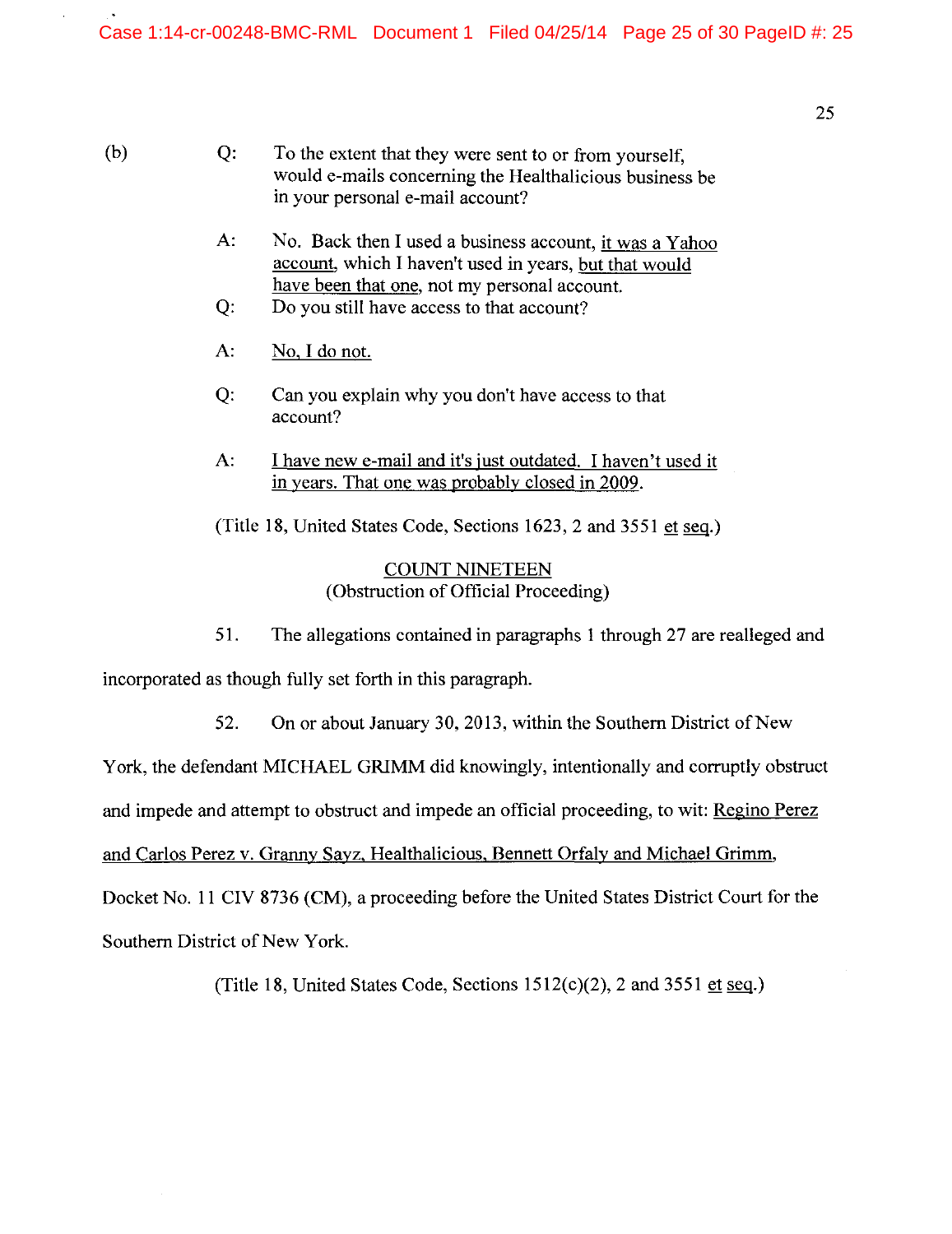### COUNT TWENTY (Unlawful Employment of Aliens)

53. The allegations contained in paragraphs 1 through 27 are realleged and incorporated as though fully set forth in this paragraph.

54. In or about and between April 2007 and September 2010, both dates being approximate and inclusive, within the Eastern District of New York and elsewhere, the defendant MICHAEL GRIMM, together with others, did knowingly and intentionally hire for employment and continue to employ one or more aliens, whose identities are known to the Grand Jury, knowing that such aliens were unauthorized aliens, as defined in Title 8, United States Code, Section 1324a(h)(3), to wit: aliens who were not lawfully admitted for permanent residence and not authorized to be employed in the United States, with respect to such employment, and did engage in a pattern and practice of such hiring and continued employment.

(Title 8, United States Code, Sections  $1324a(a)(1)(A)$ ,  $1324(a)(2)$  and  $1324a(f)(1)$ ; Title 18, United States Code, Sections 2 and 3551 et seq.)

# CRIMINAL FORFEITURE ALLEGATION AS TO COUNT SIX

55. The United States hereby gives notice to the defendant that, upon his conviction of the offense charged in Count Six, the government will seek forfeiture in accordance with Title 18, United States Code, Section  $982(a)(7)$ , which requires any person convicted of such offense to forfeit any property, real and personal, which constitutes or is derived, directly or indirectly, from proceeds traceable to such offense.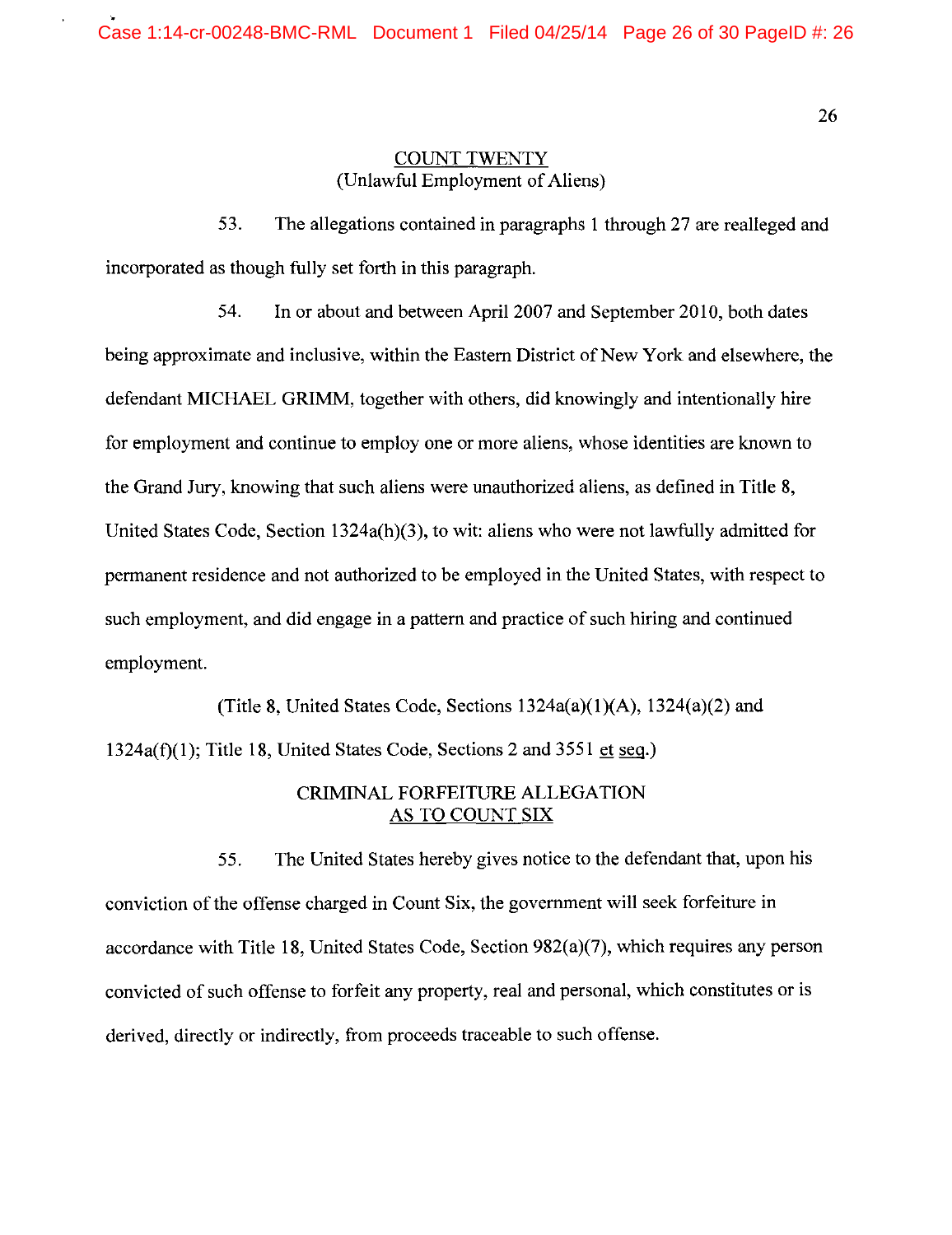56. If any of the above-described forfeitable property, as a result of any act or omission of the defendant:

a. cannot be located upon the exercise of due diligence;

- b. has been transferred or sold to, or deposited with, a third party;
- c. has been placed beyond the jurisdiction of the court;
- d. has been substantially diminished in value; or
- e. has been commingled with other property which cannot be

divided without difficulty;

it is the intent of the United States, pursuant to Title 21, United States Code, Section 853(p), to seek forfeiture of any other property of the defendant up to the value of the forfeitable property described in this forfeiture allegation.

(Title 18, United States Code, Section 982(a)(7); Title 21, United States Code, Section  $853(p)$ )

# CRIMINAL FORFEITURE ALLEGATION AS TO COUNTS SEVEN THROUGH SIXTEEN AND NINETEEN

57. The United States hereby gives notice to the defendant that, upon his conviction of any of the offenses charged in Counts Seven through Sixteen and Nineteen, the government will seek forfeiture in accordance with Title 18, United States Code, Section  $981(a)(1)(C)$  and Title 28, United States Code, Section 2461(c), which require any person convicted of such offenses to forfeit any property constituting or derived from proceeds obtained directly or indirectly as a result of such offenses.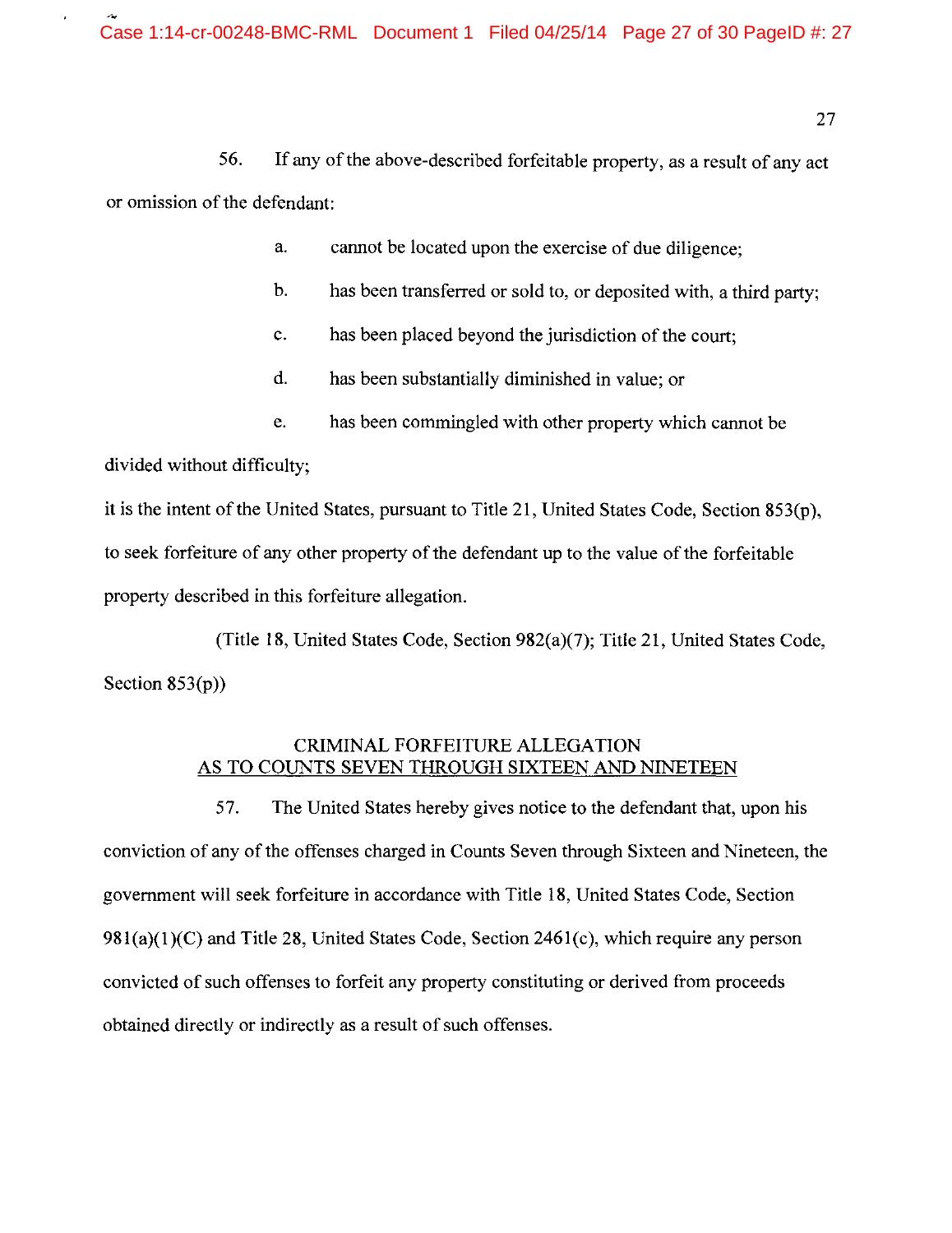58. If any of the above-described forfeitable property, as a result of any act or omission of the defendant:

a. cannot be located upon the exercise of due diligence;

- b. has been transferred or sold to, or deposited with, a third party;
- c. has been placed beyond the jurisdiction of the court;
- d. has been substantially diminished in value; or
- e. has been commingled with other property which cannot be

divided without difficulty;

it is the intent of the United States, pursuant to Title 21, United States Code, Section 853(p), as incorporated by Title  $28$ , United States Code, Section  $2461(c)$ , to seek forfeiture of any other property of the defendant up to the value of the forfeitable property described in this forfeiture allegation.

(Title 28, United States Code, Section 2461(c); Title 18, United States Code, Section  $981(a)(1)(C)$ ; Title 21, United States Code, Section  $853(p)$ )

# CRIMINAL FORFEITURE ALLEGATION AS TO COUNT TWENTY

59. The United States hereby gives notice to the defendant that, upon his conviction of the offense charged in Count Twenty, the government will seek forfeiture in accordance with Title 18, United States Code, Section 982(a)(6), which requires any person convicted of such offense to forfeit any conveyance, including any vessel, vehicle or aircraft used in the commission of such offense, and any property, real or personal, that constitutes or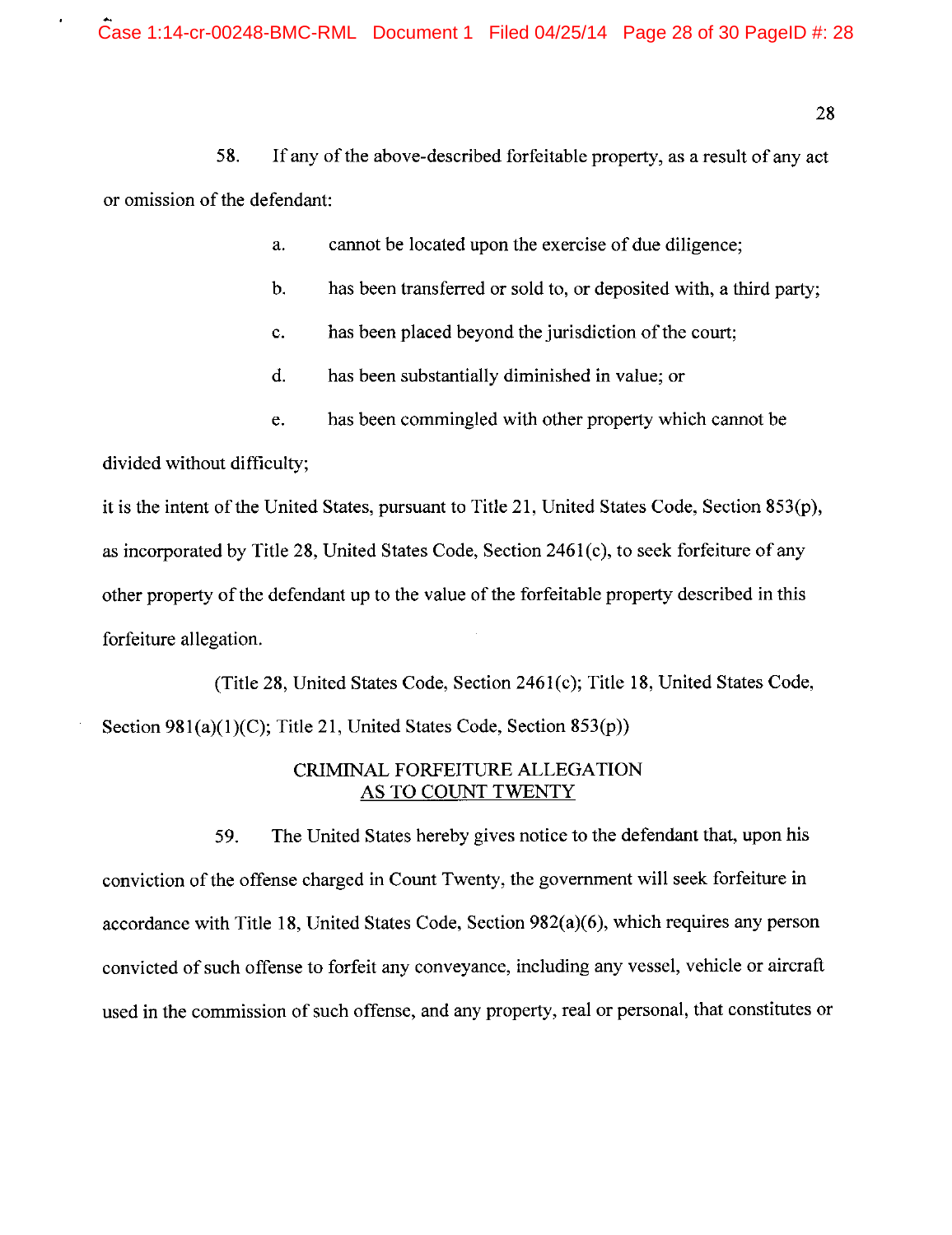is derived from proceeds obtained directly or indirectly from the commission of such offense, or that is used to facilitate or intended to be used to facilitate the commission of such offense.

60. If any of the above-described forfeitable property, as a result of any act or omission of the defendant:

a. cannot be located upon the exercise of due diligence;

- b. has been transferred or sold to, or deposited with, a third party;
- c. has been placed beyond the jurisdiction of the Court;
- d. has been substantially diminished in value; or
- e. has been commingled with other property, which cannot be

divided without difficulty;

it is the intent of the United States, pursuant to Title 21, United States Code, Section 853(p), to seek forfeiture of any other property of the defendant, up to the value of the forfeitable property described in this forfeiture allegation.

(Title 18, United States Code, Section 982(a)(6); Title 21, United States Code, Section  $853(p)$ )

A TRUE BILL

FOREPERSON

Cherrite E. Chines

TED STATES ATTORNEY EASTERN DISTRICT OF NEW YORK